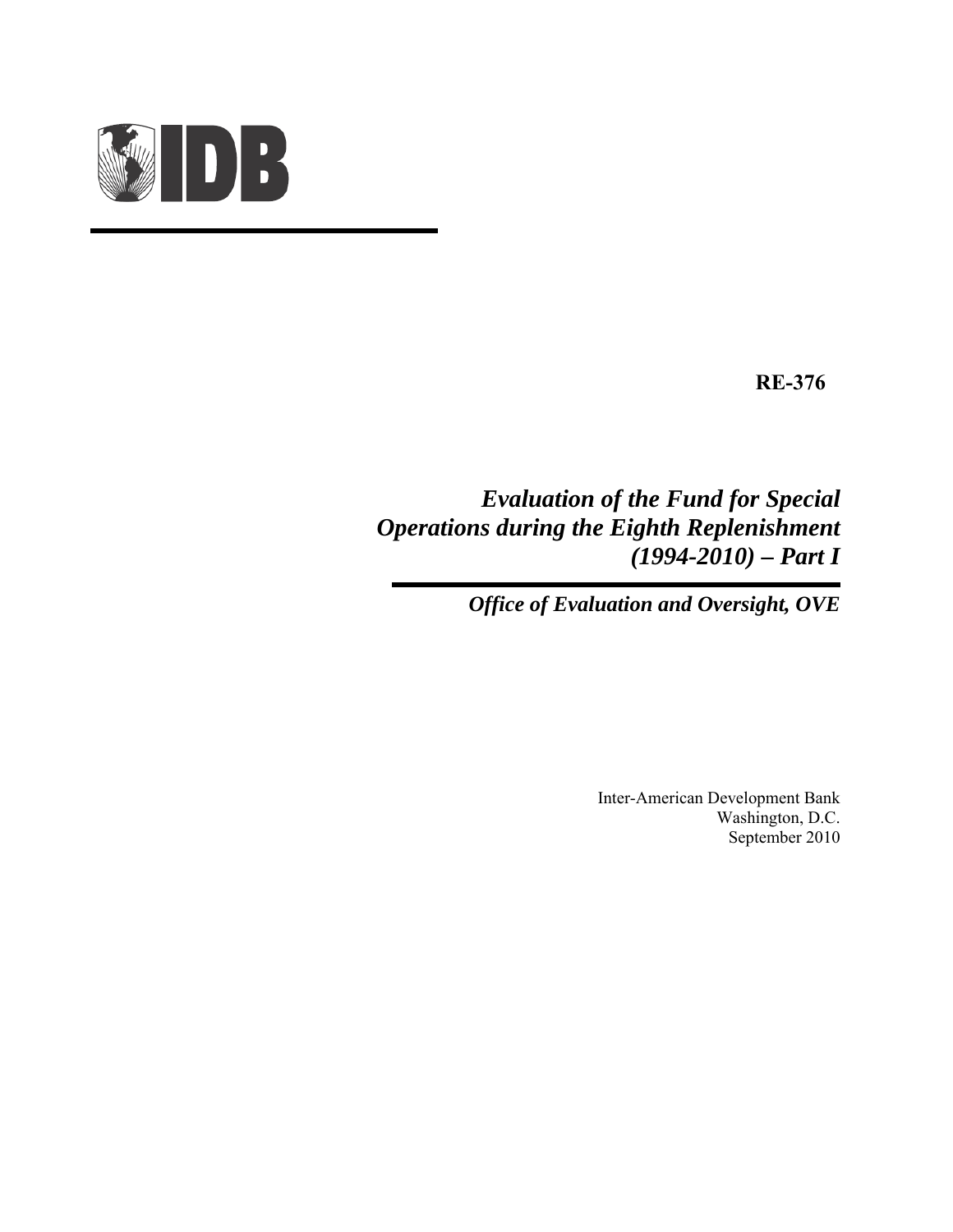# **TABLE OF CONTENTS**

#### **INTRODUCTION**

| $\mathbf{I}$ . |                 |  |    |
|----------------|-----------------|--|----|
|                | $A_{\cdot}$     |  |    |
|                | <b>B.</b>       |  |    |
|                | $\mathcal{C}$ . |  |    |
|                | D.              |  |    |
| H.             |                 |  |    |
|                | $A_{\cdot}$     |  |    |
|                | <b>B</b> .      |  |    |
|                | $\mathcal{C}$ . |  |    |
|                | D.              |  | 23 |
| Ш.             |                 |  | 24 |

#### **ANNEXES**

| – Boxes |
|---------|
|         |

[Annex I](http://idbdocs.iadb.org/wsdocs/getDocument.aspx?DOCNUM=35371024)I – Allocation Formulas

## [Annex III](http://idbdocs.iadb.org/wsdocs/getDocument.aspx?DOCNUM=35371025) – Charts

- [Annex IV](http://idbdocs.iadb.org/wsdocs/getDocument.aspx?DOCNUM=35371026) Charts Without Haiti
- [Annex V](http://idbdocs.iadb.org/wsdocs/getDocument.aspx?DOCNUM=35371022) Algebraic Demonstrations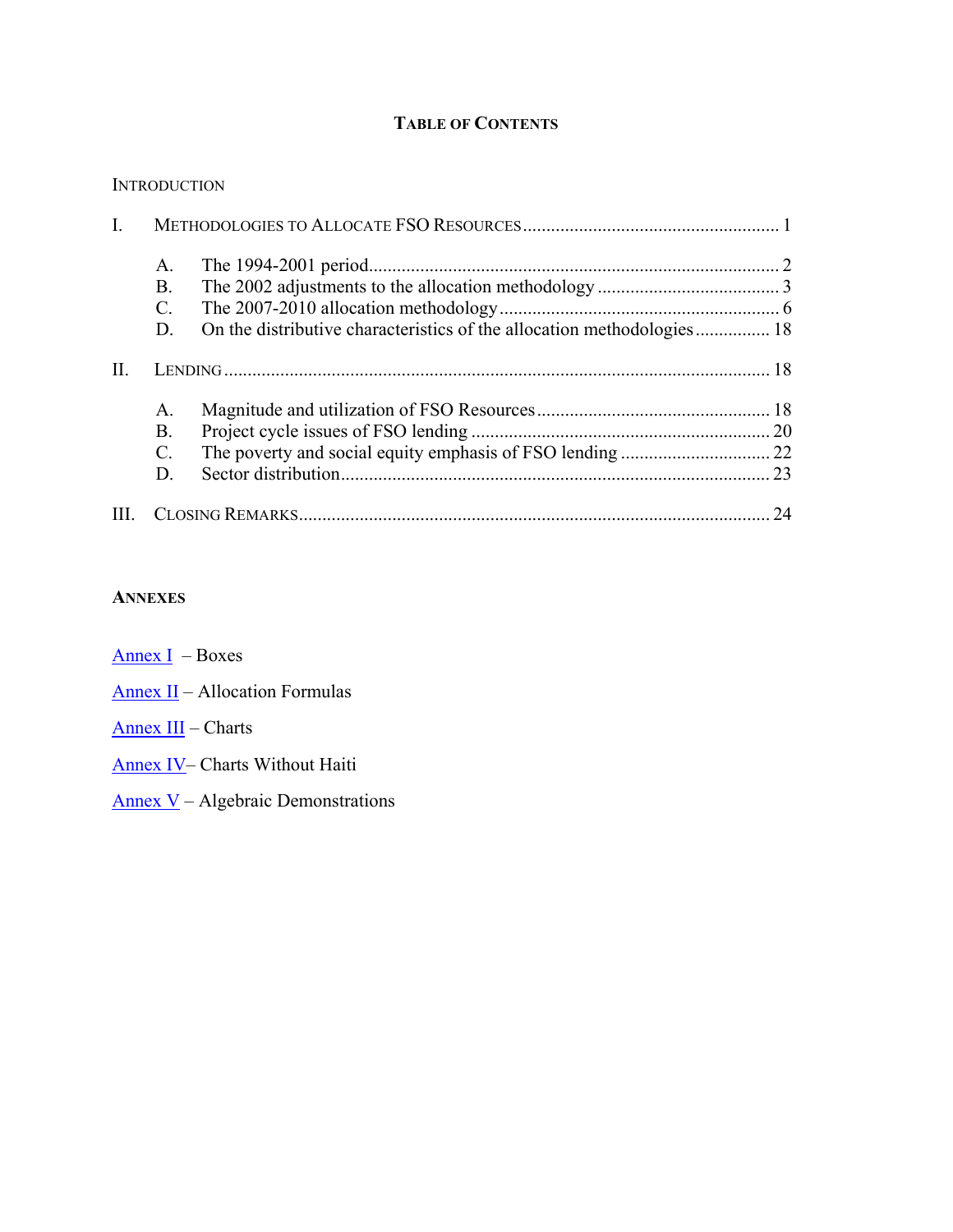## **LIST OF ACRONYMS**

| <b>AfDB</b> | <b>African Development Bank</b>                         |
|-------------|---------------------------------------------------------|
| <b>CIPE</b> | Country Institutional and Policy Performance Evaluation |
| <b>CPI</b>  | Consumer Price Index                                    |
| <b>DSA</b>  | Debt Sustainability Analysis                            |
| <b>DSF</b>  | Debt Sustainability Framework                           |
| <b>EPBA</b> | Enhanced Performance-Based Allocation                   |
| <b>FSO</b>  | <b>Fund for Special Operations</b>                      |
| <b>IDA</b>  | <b>International Development Association</b>            |
| <b>IFF</b>  | <b>Intermediate Financing Facility</b>                  |
| <b>IMF</b>  | <b>International Monetary Fund</b>                      |
| <b>MDG</b>  | Millennium Development Goals                            |
| <b>MDRI</b> | Multilateral Debt Relief Initiative                     |
| <b>MIF</b>  | Multilateral Investment Fund                            |
| OC          | <b>Ordinary Capital</b>                                 |
| <b>PPMR</b> | Project Performance Monitoring Report                   |
| <b>PTI</b>  | Poverty-Targeted Investment                             |
| <b>SEQ</b>  | Social Equity                                           |
|             |                                                         |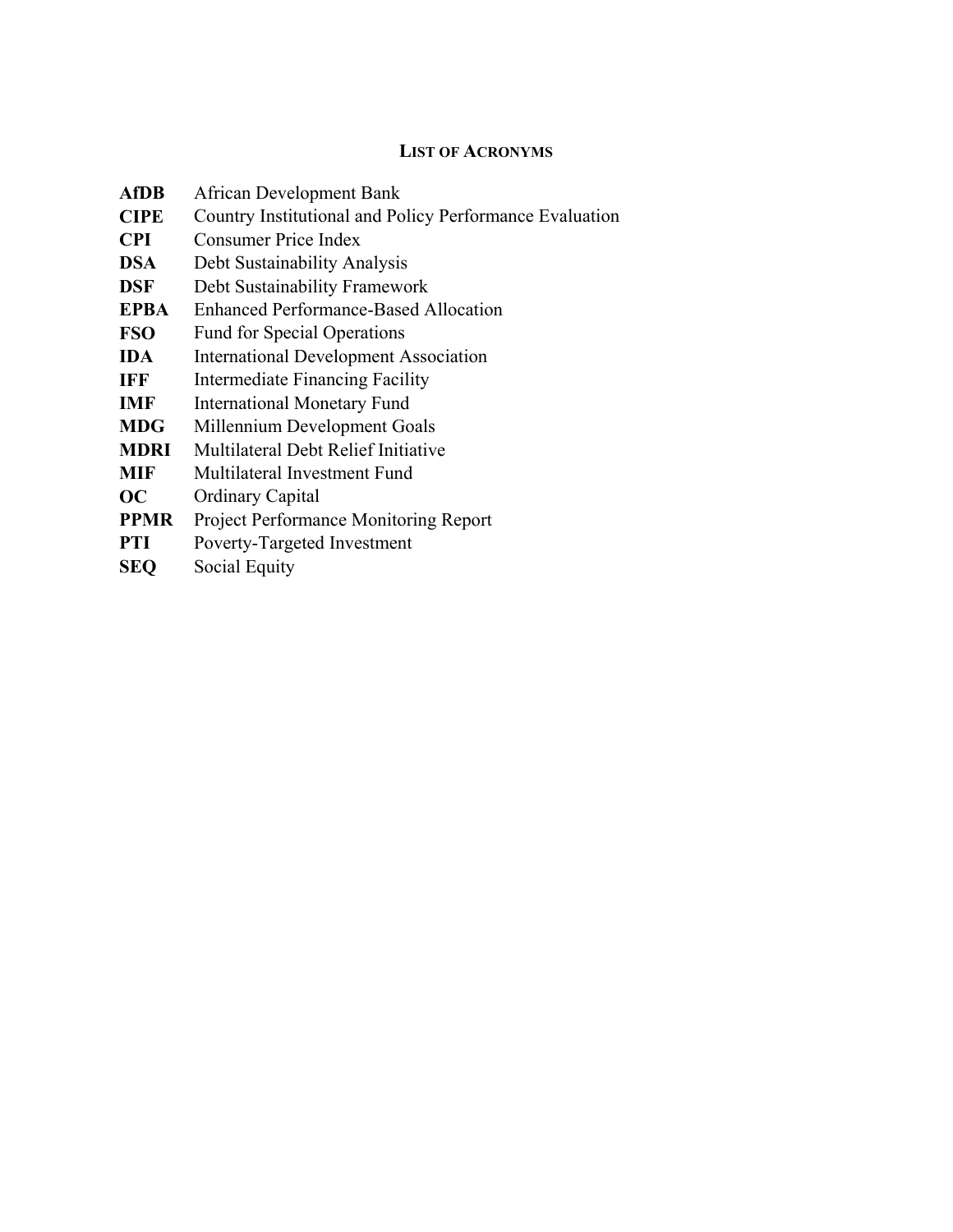#### **INTRODUCTION**

The Inter-American Development Bank is unique among the multilateral banks in the sense that it has provided concessional funding for its member countries since its inception, with the institution of the Fund for Special Operations (FSO) in the 1959 Agreement that established the Bank.

The objective of this evaluation is to provide the Board of Executive Directors, when the Bank is engaging in a new increase of its capital, with an assessment of the performance of the Bank's concessional lending instrument, the FSO loan program during the period of the Eighth Replenishment (IDB-8: 1994-2010). In this sense, it does not discuss the Intermediate Financing Facility (IFF), nor the non-reimbursable technical cooperation financed with FSO resources.<sup>1</sup>

This is a timely exercise, for increases in the Bank's capital represent critical moments for replenishing the Fund. The concessional nature of the FSO, lower interest rates and longer amortization period, implies that its resources cannot be obtained from the capital markets, but rather have to come (mostly) from the contributions of member countries, and from the income that can be generated from its loans: from investment liquidity and from the interest collected.

This evaluation consists of two papers that, given their content and length, are presented separately. This first paper evaluates issues related to FSO allocation, approval and execution. The second document assesses financial and development results.

|<br>i IFF was essentially a financial instrument of interest-rate subsidy. OVE's "Oversight Note on the Performance Criteria for Allocating Concessional Resources." (RE-279, June 18, 2003), provides a discussion of IFF's methodology until 2002.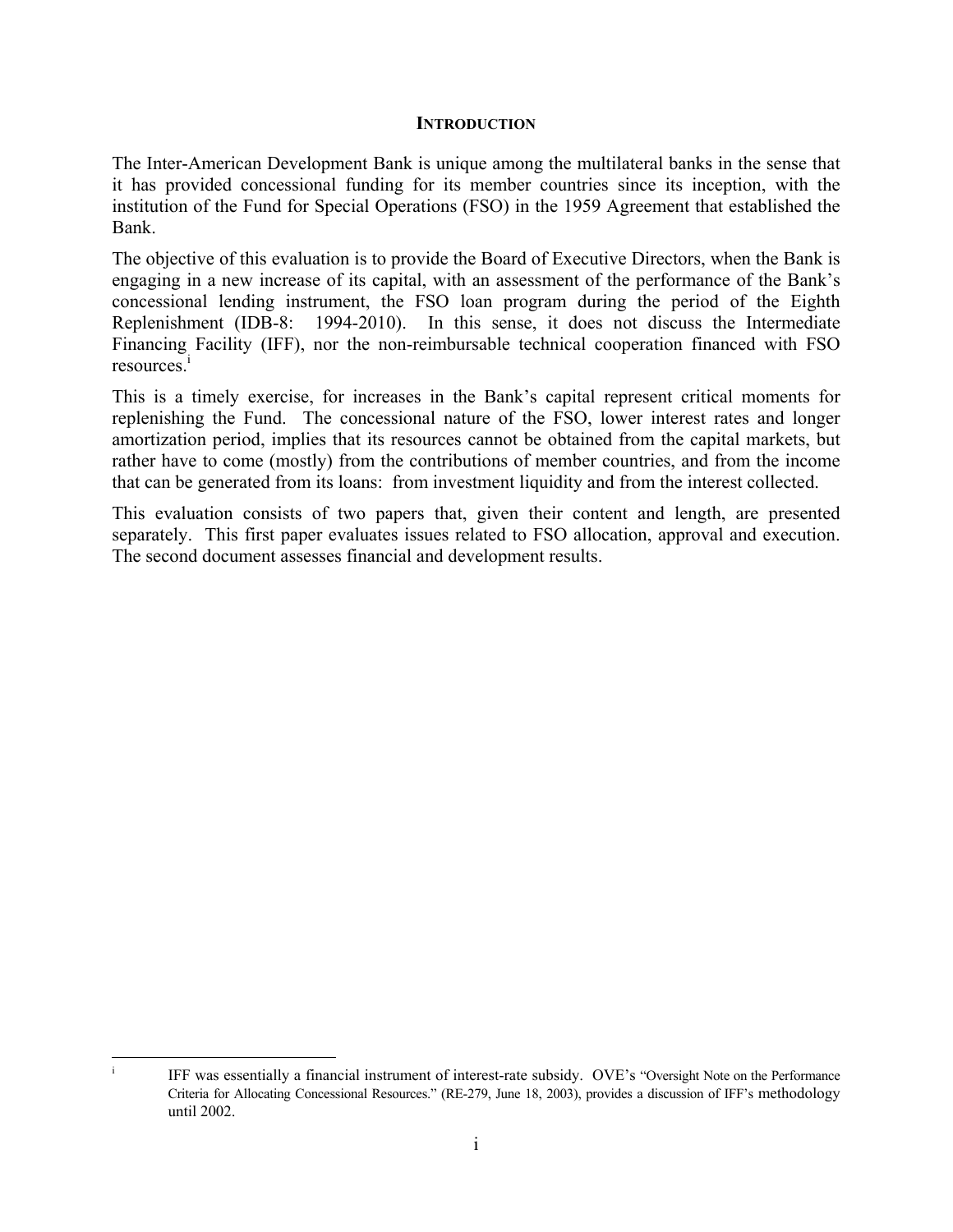### **I. METHODOLOGIES TO ALLOCATE FSO RESOURCES**

- 1.1 The limited amount of capital that can be supplied by the Bank's concessional funding sources, combined with the growing needs of the Region, have led, throughout the years, to a decline in the relative availability of concessional resources. Thus, because concessional resources are scarce, and because they represent a subsidy, the Bank has always felt it necessary to have some explicit criteria to be used in the allocation of these resources.
- 1.2 Initially, the IDB used two types of criteria for the allocation of concessional financing: sectoral and beneficiary criteria. Sectoral priorities were set in various concessional resource replenishment documents, and generally favored social sectors. Beneficiary criteria directed that the Bank should apply its concessional resources to the poor. However, as the availability of concessional resources decreased, the Bank gradually moved away from funding specific operations (in any country), to providing resources for a limited number of countries (for any operation) (see Box 1.1 in Annex I).
- 1.3 This process culminated during the period of the Eighth Replenishment when, due to its expected lack of concessional resources, only the five poorest countries in the Bank's Group D classification (the D2 countries) were assigned to receive FSO lending:<sup>2</sup> Bolivia, Guyana, Haiti, Honduras and Nicaragua.
- 1.4 As the country criteria displaced the sectoral and beneficiary criteria, the issue of how to allocate the resources of the FSO became fundamentally a debate about what constitutes a "just" distribution of the Bank's scarce concessional resources. Since the Bank has never engaged in any explicit and meaningful discussion of distributive justice, the problem of allocating FSO resources had to be addressed through alternative processes.
- 1.5 Four different methodological approaches have been used to determine the allocation of FSO resources during the IDB-8 period. Their main characteristics are briefly summarized in the table below.

 $\frac{1}{1}$  For accounts of the changes in the FSO see, for instance: GN-2101 (2000), GN-1856-40 (2003), CA-474 (2006), and  $GN-2442-16$  (2009).

These D2 countries were to receive exclusively FSO lending.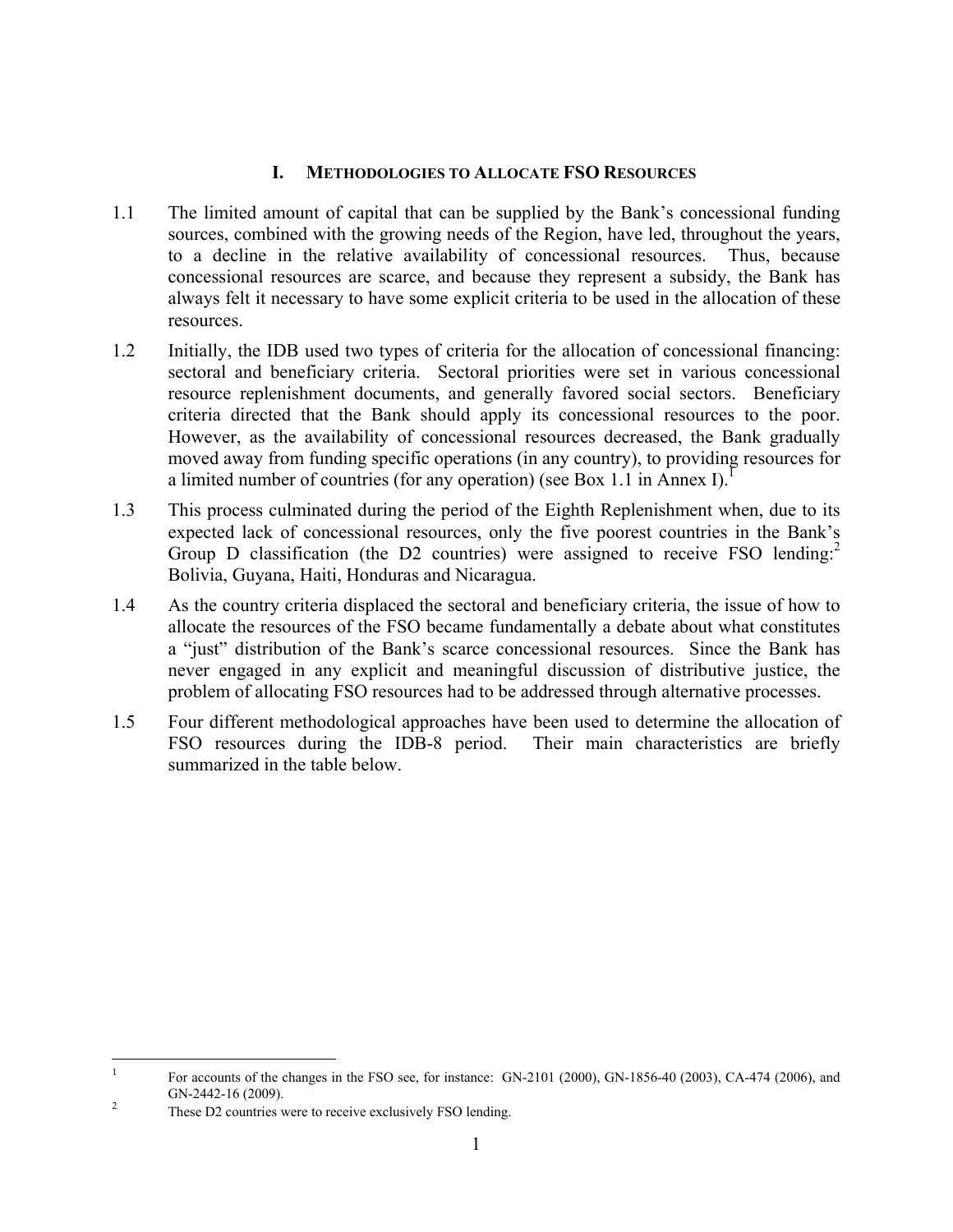| Period    | <b>Main Elements</b>                                                             |  |  |
|-----------|----------------------------------------------------------------------------------|--|--|
| 1994-2001 | FSO allocation determined by population and GNP per capita (needs-based          |  |  |
|           | approach).                                                                       |  |  |
| 2002-2006 | Portfolio and country performance variables are incorporated to<br>the           |  |  |
|           | Country allocations are determined by a linear formula that<br>methodology.      |  |  |
|           | assigns more weight to the performance variables than the need ones              |  |  |
|           | (performance-based approach)                                                     |  |  |
| 2007-2008 | Country allocations are defined by the same elements as the previous period, but |  |  |
|           | combine linear and exponential formulas. Loans are a blend of FSO and OC         |  |  |
|           | resources                                                                        |  |  |
| 2009-2010 | Same as above, but country allocations are defined solely by an exponential      |  |  |
|           | formula. Final loan amounts continue to be determined by a blend of FSO and      |  |  |
|           | OC resources                                                                     |  |  |

**Table 1.1: FSO Allocation Methodologies During IDB-8** 

**Sources:** RE-279, GN-1856, GN-1856-1, GN-1856-11, GN-1856-31, GN-1856-33, OP-203.

1.6 These modifications in methodology brought major changes to the structure of the Bank's FSO lending and have generated benefits and reductions to the five Bank members eligible for concessional financing.

### **A. The 1994-2001 period**

- 1.7 The FSO allocation methodology approved by the Board in 1994 used proxies to reflect the Bank's two main concerns: a country's need for concessional funding, and the equity in its distribution. The need issue was seen as best proxied by population: "*population has been considered as an indicator of a country's estimated needs, in that more resources should go to a larger population*."3 Even though the equity concern was partially addressed by the decision to limit eligibility to only the poorest countries, a second variable was introduced to measure relative poverty, which was expressed as follows: "*to reflect the principle of equity, it is proposed that more resources be authorized for countries with a lower per capita GNP*."<sup>4</sup> The resulting formula incorporated, with equal weights, the population and the GNP per capita of each eligible country (see Annex II).<sup>5</sup> This approach is usually referred by Bank documents as "needsbased."
- 1.8 Concessional resources were allocated by this formula for two-year cycle periods. If the projects approved or categorized as "A" in the pipeline for any given country during the two-year period did not use up the resources assigned to it, the remainder was to be distributed to the other countries. In light of this, it is important to note that the discussions in this chapter refer to the "notional" allocations of FSO resources, and not necessarily to amounts actually approved, which are discussed in the next chapter.
- 1.9 Table 1.2 displays the population and GNI per capita of the D2 countries eligible to receive FSO lending between 1994 and 2010. As will be shown in the next sections, the differences in these variables among the five countries played an important role in the distribution of resources.

 3 "Distribution of FSO resources during the Eighth Replenishment Period," (GN-1856, November 23, 1994).

 $\frac{4}{5}$  Ibid.

The methodology was reiterated in GN-1856-1 (1995) and GN-1856-11 (1998).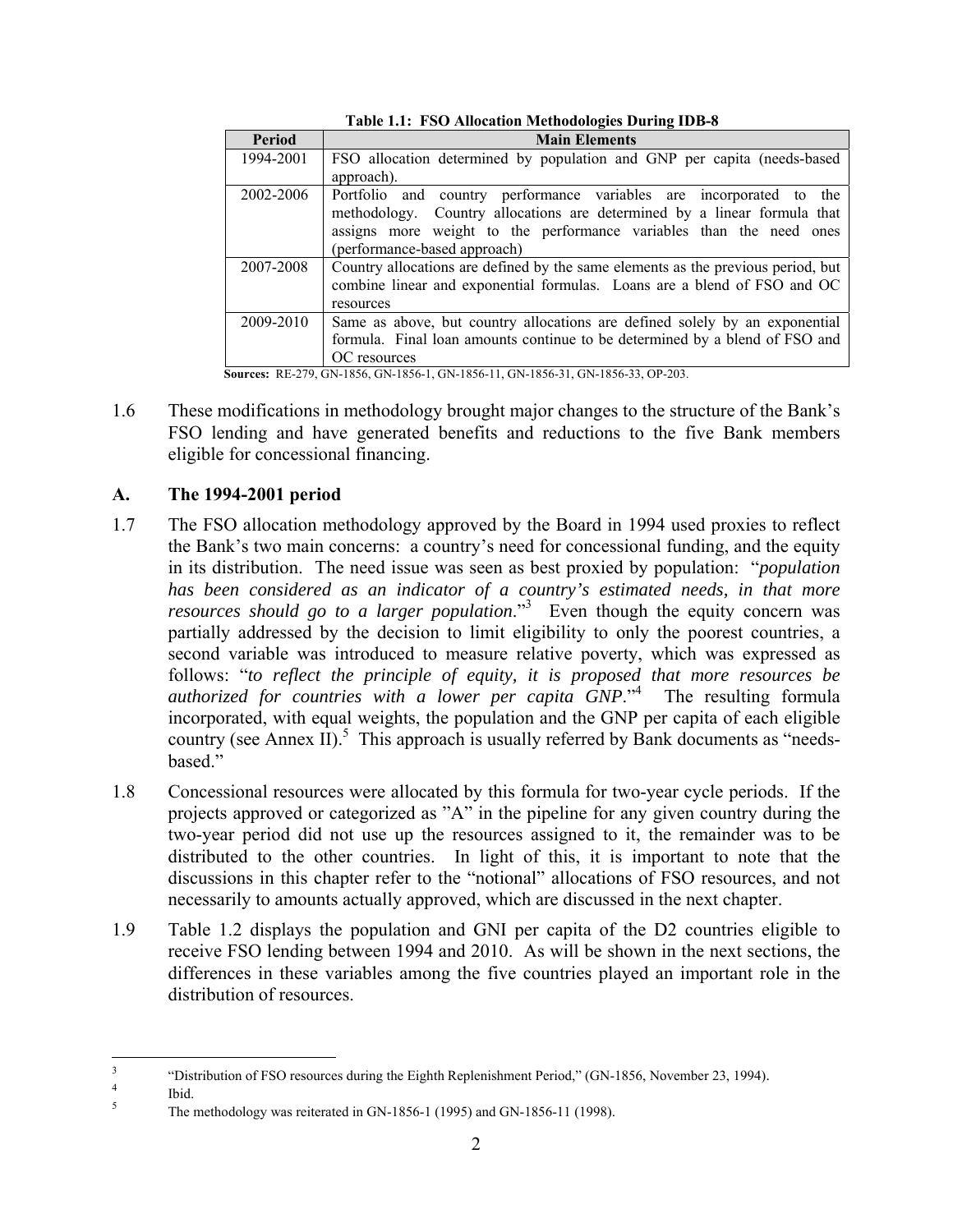| <b>Country</b> |           | <b>Population</b> |      | <b>GNI Per Capita (US\$)</b> |  |
|----------------|-----------|-------------------|------|------------------------------|--|
|                | 1994      | 2008              | 1994 | 2008                         |  |
| <b>Bolivia</b> | 7,315,414 | 9,684,093         | 830  | ,460                         |  |
| Guyana         | 757,032   | 763,437           | 590  | ,420                         |  |
| Haiti          | 7,689,405 | 9,780,064         | 230  | 660                          |  |
| Honduras       | 5,438,089 | 7,241,503         | 630  | 1,800                        |  |
| Nicaragua      | 4,561,169 | 5,677,771         | 400  | 080,1                        |  |

**Table 1.2: Population and GNI Per Capita, FSO Countries: 1994, 2008** 

**Source:** World Development Indicators.

1.10 As expected, given its relatively large population and low income level, Haiti received the largest allocation of FSO resources: its average share of the FSO resources distributed during the 1994-2001 period was approximately 28%. The fact that Guyana's population is significantly smaller than any of the others had two consequences: it simultaneously generates the smallest share of FSO resources (10% on average between 1994 and 2001), and the largest per capita allocation: on average, more than five times greater than Bolivia, the country to receive the smallest allocation in per capita terms.

## **B. The 2002 adjustments to the allocation methodology**<sup>6</sup>

- 1.11 In 2002 the allocation methodology was changed to introduce performance criteria. The interest in performance was not new, and was driven by three concerns. First, by the practical concern that a country might not actually make use of the resources allocated to it, thus depriving others of access to this scarce resource. Second, by the concern that poor institutional and policy performance might diminish or hamper the developmental impact of the investment. Third, by the concern that the existing criteria provided no incentive structure to encourage countries to improve their economic performance.<sup>7</sup>
- 1.12 The 2002 FSO allocation framework retained many of the features of the old "needsbased" allocation system, but added two new dimensions: one related to portfolio performance, and one related to country institutions and policies – the country institutional and policy performance evaluation (CIPE) indicators – that encompassed the following categories: economic management, structural policies, social inclusion and equity policies, and public sector management and institutions. Both of these new additions were heavily influenced by prevailing practice in other institutions, particularly the World Bank's International Development Association (IDA). Box 1.2 in Annex I provides a more detailed description of the methodology, and the allocation formulas are shown in Annex  $II<sup>8</sup>$

 $\frac{1}{6}$  For a more extensive assessment of the criteria for allocating concessional resources please refer to RE-279, from where much of the discussion that follows is based.  $\frac{7}{4}$ 

In 2000, Directors asked that the following paragraph be included in Management's report on the allocation of concessional resources: "*Because FSO resources are extremely scarce, it is important that they be allocated in a fashion designed to maximize their developmental impact. The present allocation framework is based on need. However, it is also important to account for the way resources are being used by individual countries. Therefore, Management shall submit a paper no later than September 30, 2000, which examines possible performance criteria that could be integrated into the FSO reallocation framework planned for 2001. In this regard, it is suggested that Management should seek performance indicators that are practical and based on data available to the Bank.*" "Fund for Special Operations. Resource Allocation Proposal for the Period 2000-2003. Final Revised Version," (GN-1856-18, July 10, 2000).

Box 1.4 in Annex I presents a brief discussion of IDA's methodology, see also paragraph 1.30.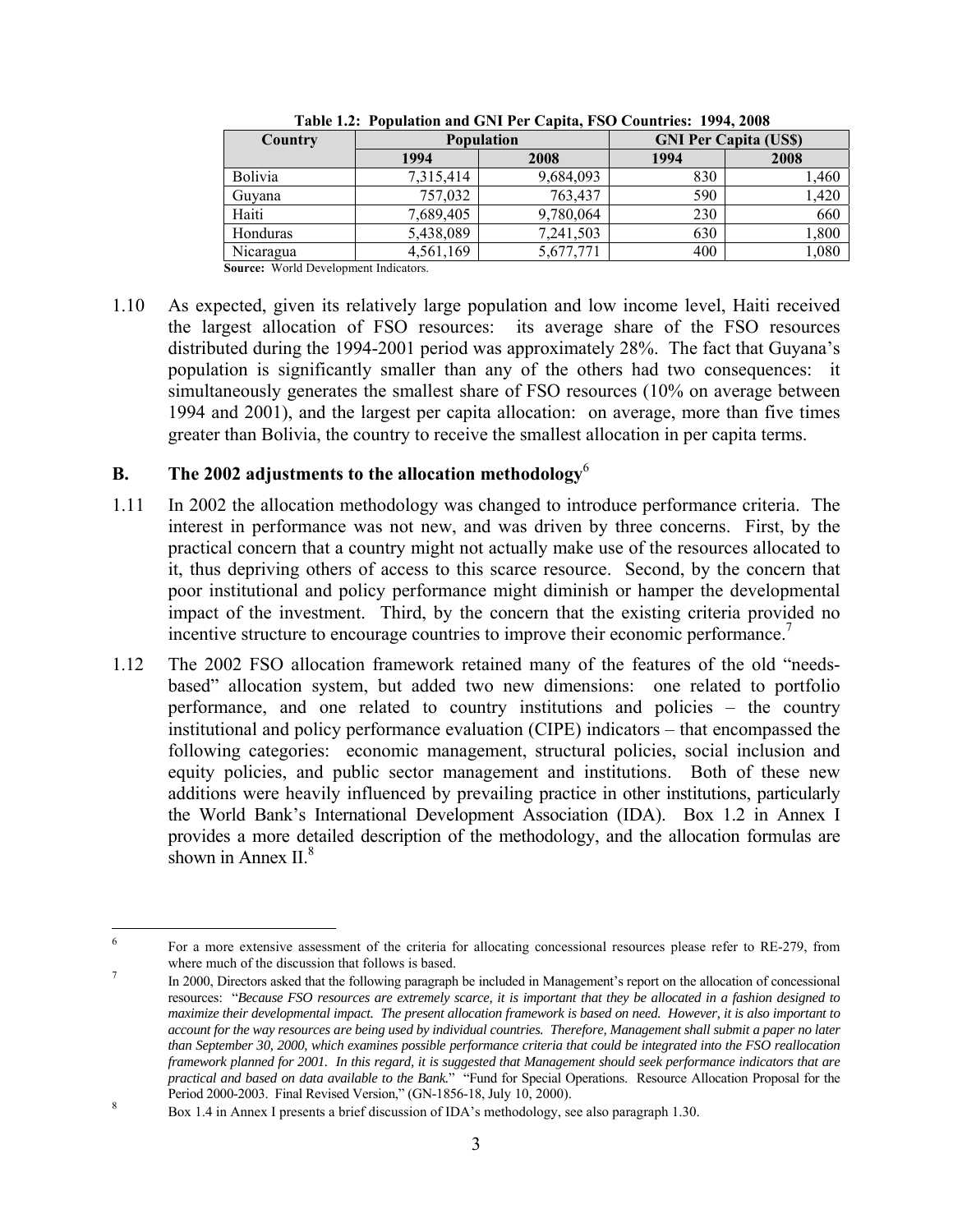- 1.13 In 2003, the Directors requested OVE to assess the recently implemented performancebased methodology.<sup>9</sup> OVE found four elements that were potentially problematic: unintended bias, incentive effects, transparency and objectivity, and developmental relevance (RE-279):
	- a. **Unintended bias**: There were unanticipated biases in the distributions produced by the interaction of the various allocative criteria. Most importantly, it was found that there was a potential bias against countries with relatively higher levels of need, for these countries would benefit relatively less from improvements in CIPE scores.
	- b. **Transparency and objectivity**: The CIPE indicators were found to be highly subjective and to not rely on objective data. While the CIPE rankings were arrived at by an internal Bank process where individual subjectivity was checked by peer reviews, this checking was found to be not transparent to those outside of the review group. As a result, CIPE rankings exhibited high collective subjectivity, even though individual subjectivity might have been limited.
	- c. **Incentive effects**: The CIPE methodology distributed resources on the basis of a country's current level of performance, with high scoring countries getting greater allocations. While in theory this was a possible incentive for countries to improve their CIPE scores, this incentive effect was significantly weakened by the CIPE method itself: first, the lack of clarity present in the CIPE ratings process (discussed above), would make difficult a clear understanding of the evaluation criteria to the countries whose allocations were affected by it, thus limiting the possible incentive effects that might have arisen from the use of performance-based allocative criteria; second, to improve its resource allocation, a country must improve its CIPE score relative to all other countries in the pool. If all are improving somewhat, and the CIPE score gap is wide, it may be impossible for a country to improve its relative position over time, thus attenuating the incentive effects; finally, the levels-based approach of the CIPE process discriminated on the basis of circumstances and initial conditions, elements that were beyond the control of a country (e.g. its population).
	- d. **Developmental relevance**: The criteria used to rate country performance were based on inputs (adoption of policies seen as desirable), or efforts, rather than results, or actual performance, thus discarding the measurement of real outcomes in favor of measurement of compliance with current policy orthodoxy.<sup>10</sup> In this sense, the term "performance-based allocation" was in fact an improper misrepresentation of the methodology implemented by the Bank and the other multilaterals.
- 1.14 The following recommendations proposed by OVE were directed at these four areas of concerns:
	- a. Analytical work should be done on the interaction among allocative criteria to identify and eliminate any unforeseen and unintended bias among countries.

<sup>-&</sup>lt;br>9 <sup>9</sup> Coversight Note on the Performance Criteria for Allocating Concessional Resources." (RE-279. June 18, 2003).<br><sup>10</sup> The policy instruments and institutions used to determine CIPE scores – for example monetary and fiscal

commercial policies, institutions for environmental protection, activities in health prevention and social protection, etc. – are inputs to generate (as outputs) lower inflation, lower budget deficits, more exports, less pollution, more people vaccinated, greater access to pre-natal care, etc., and finally outcomes (in terms of higher growth, better income distribution (lower inequality), lower poverty rates, lower morbidity and mortality rates, improved literacy rates, etc.).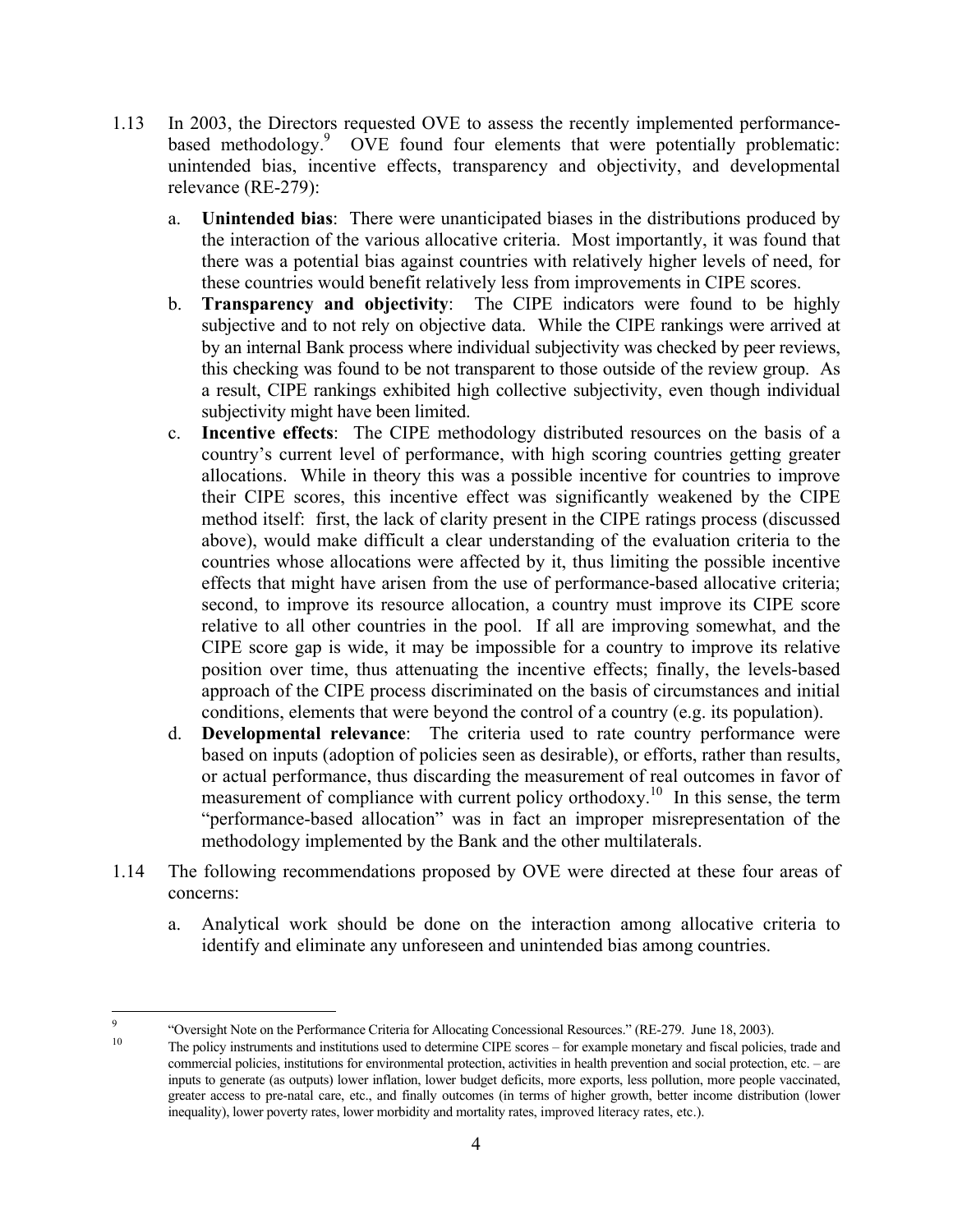- b. Performance indicators should be made more data-based and objective, and the Bank should move towards full transparency in all judgments relating to scores used to influence resource allocation.
- c. To enhance the incentive effects of the performance criteria, scores on performance variables should move in the direction of greater reliance on within-country changes over time, rather than cross-country level.
- d. In order to establish a link between the resource allocation formula and the actual development results obtained from past Bank funding in eligible countries, a resultsfocused performance criteria ought to include data on the results obtained from past Bank projects in eligible countries, not simply data on overall country performance.<sup>11</sup>
- 1.15 None of the recommendations were implemented, which implies that the main issues identified by RE-279 and summarized in 1.14.a-d are still valid. It should be noted, however, that as this document is being prepared, Management is reviewing its CIPE methodology, which moves in the direction of being more objective and data-driven.

# **1. Effects of the 2002-2006 allocation methodology**

- 1.16 RE-279 had noted that the impact of the new performance-based methodology on the distribution of FSO resources would be considerable and not neutral. And, as the data analysis presented in this paper show, that was indeed the case.
- 1.17 While the introduction of the performance-based criteria reduced the dispersion of the shares allocated to each country (see Chart A-1.1 in Annex III),<sup>12</sup> it simultaneously increased the variation in the average per capita allocation across countries by approximately 86%, when comparing the average of the 1994-2001 period to the average of the 2002-2006 period, $^{13}$  a result that can be largely attributed to the formula's bias to "over-allocate" resources to small population countries.
- 1.18 Thus, the most remarkable effect of the new methodology was the fact that it greatly benefitted Guyana, and negatively impacted Haiti's allocation. Controlling for changes in FSO availability, the new methodology increased the average per capita annual allocation to Guyana by 32% during 2002-2006, and reduced the per capita allocation to Haiti, the Bank's poorest member, by  $40\%$ , as shown in Chart 1.1 below.<sup>14</sup>

 $11\,$ 11 In addition to these points, OVE also recommended that Management should consider incorporating elements to compensate for external shocks into the allocation framework, and the analysis of alternative models of distributive justice and their implications for resource allocation in its future methodological revisions.<br><sup>12</sup> The difference between the country with the highest share of FSO resources and the country with the smallest share

was reduced from approximately 174%, on average, during the 1994-2001 period, to an average of 66% during the period in which the performance-based methodology introduced in 2002 was in effect (2002-2006).

<sup>&</sup>lt;sup>13</sup> The percentage difference between the countries with the highest and lowest per capita allocations, increases from approximately 414% for the average of the 1994-2001 period, to 768% for the average of the 2002-2006 p

<sup>&</sup>lt;sup>14</sup> When controlling for FSO availability, i.e. assuming a constant annual amount of concessional resources for the entire 1994-2006 period, the new performance-based methodology represented an average increase of 32% in the per capita allocation to Guyana during the 2002-2006, when compared to the average per capita allocation of the 1994-2001 period. Conversely, the methodology reduced the average per capita allocation to Haiti by 40%.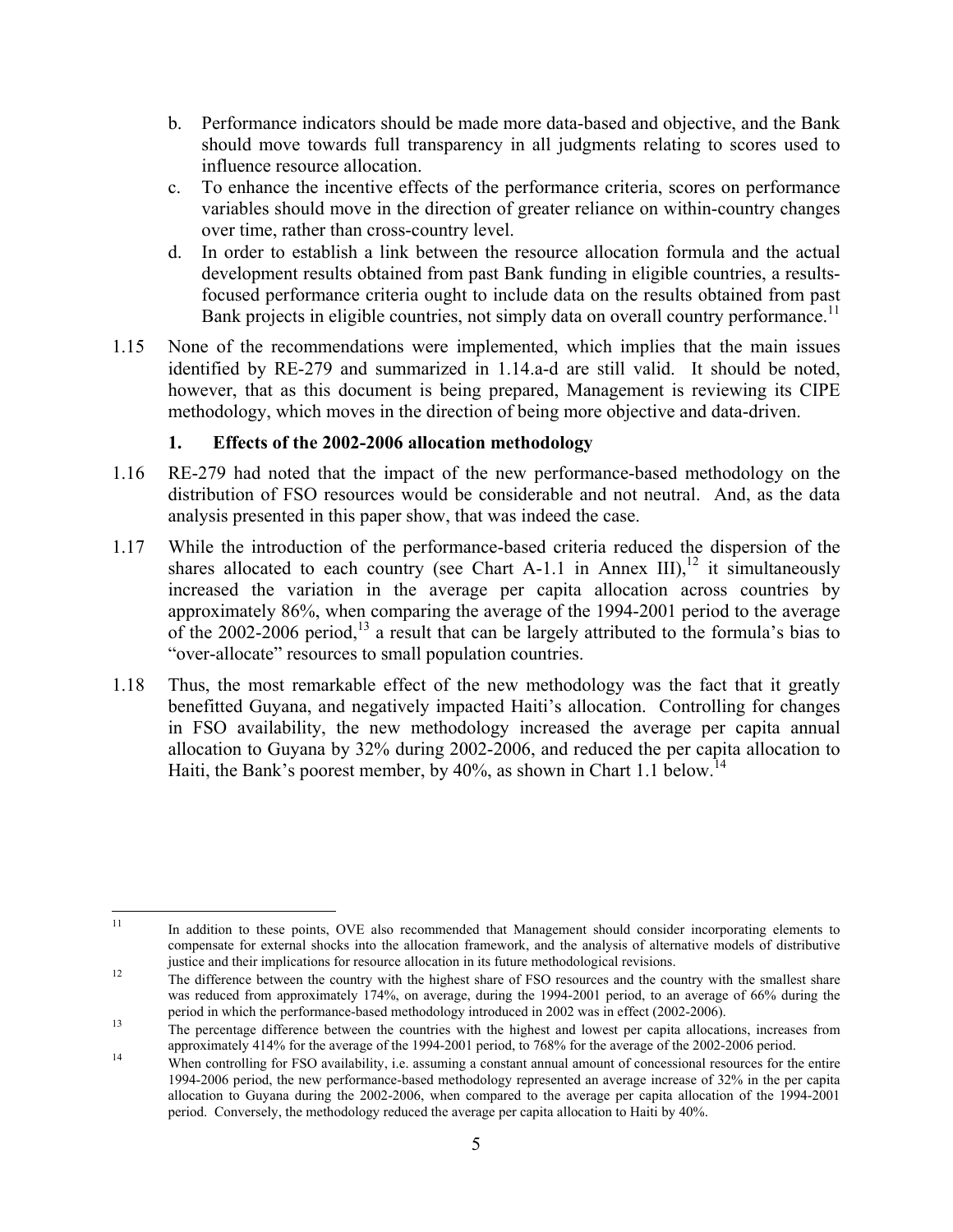

**Chart 1.1: % Change in Per Capita Allocation of FSO Resources 2002-2006 Average in Relation to 1994-2001 Average**

1.19 In summary, the data available show that the performance-based formula tended to "overallocate" to countries with small populations and, most importantly, that the methodology had unintended bias against higher need countries, thus corroborating OVE's findings in RE-279: not only the Region's poorest country suffered the greatest negative impact, but also Bolivia (the most populous country) had the second greatest reduction in per capita allocation, and Nicaragua, the second poorest country, is the only country, other than Haiti, to observe reductions in per capita allocation in every year between 2002 and 2006 (Chart A-1.2 in Annex III), despite improvements in performance throughout the entire period.

## **C. The 2007-2010 allocation methodology**

 $15$ 

- 1.20 The process of analysis and discussion that led to the development of the next resource allocation methodology was a long one. It actually began in 2003 when the Board, prompted by OVE's findings and recommendations presented in RE-279, requested a review of the Bank's performance-based allocation system. In June of 2004 Management presented document GN-2314 containing a series of recommendations:<sup>15</sup>
	- a. **Regarding the allocation formula**: the document made a strong argument for the maintenance of a linear formula, instead of replacing it with an exponential framework such as the one used by other multilaterals, particularly IDA: "*the*  [linear] *formula's main advantage, partly because of its clarity and simplicity, is that it reflects the intent of the Bank's Board better than a*[n] [exponential] *formula that is difficult to grasp intuitively. Transparency and clarity are the cornerstones of the*

**Source:** OVE estimates based on data from CC-5325; GN-1856-11; GN-1856-18; GN-1856-33; GN-1856-43; GN-1856-48.

<sup>15 &</sup>quot;Adjustments to the Methodology for the Allocation of Concessional Resources" (June 4, 2004). The analysis was supported by a study conducted by an external consultant.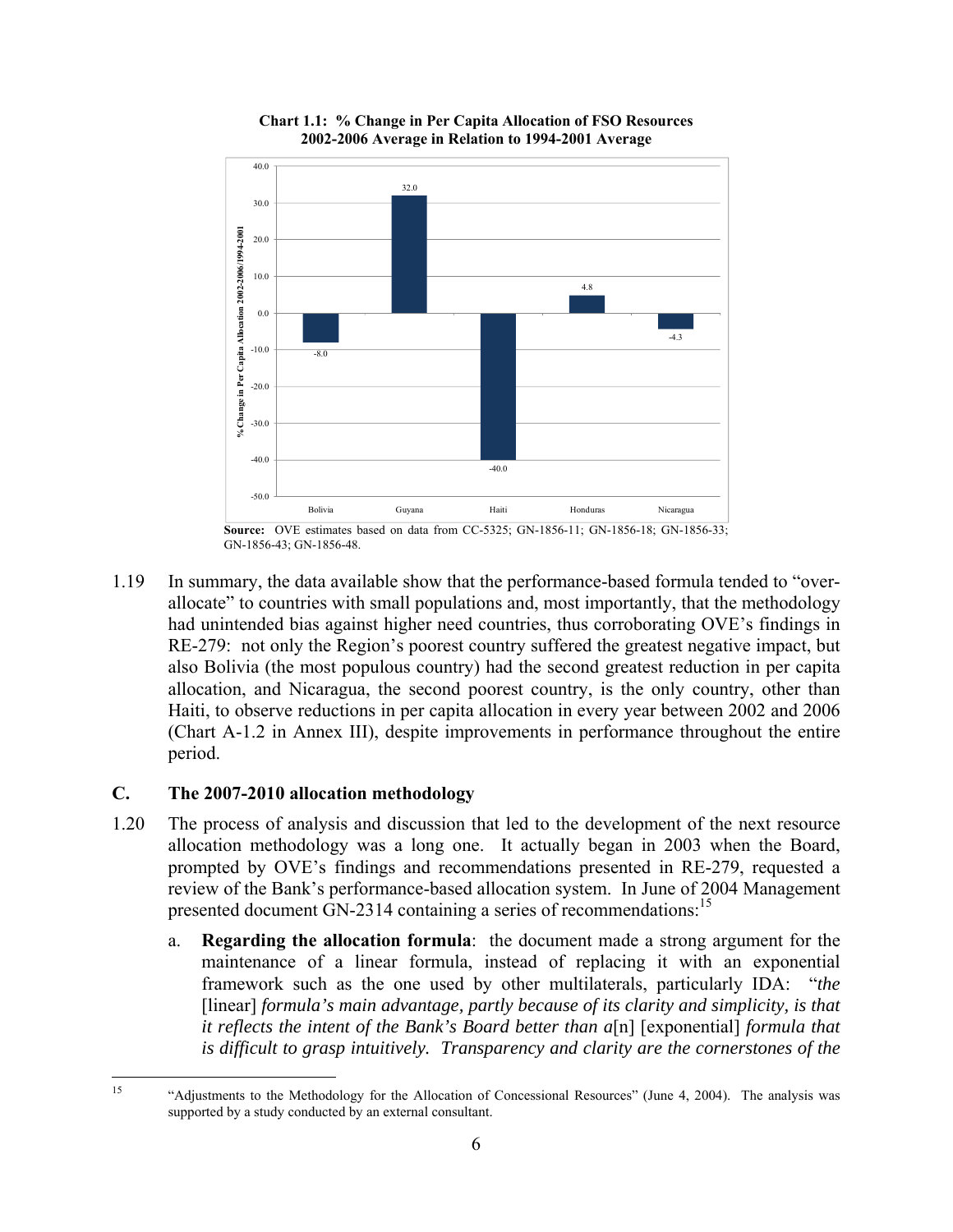*Bank's concessional resource allocation methodology. The easier the formula is to understand, the more clearly its incentives and rationale are communicated to the eligible countries*" (paragraph 2.8).

b. **Regarding transparency**: as can be seen from above, Management seemed to recognize the importance of clarity and transparency in a performance-based scheme, as argued by OVE in RE-279. In fact, paragraph 2.10 essentially reproduced OVE's position: "*Disclosure of information about the concessional resource allocation system is important to its general credibility with member countries, and also important to the objective of providing an incentive to borrowers to improve their performance. Allocation results that are not clearly known and understood are hardly likely to lead to positive changes in performance*."

It appears however, that much of the emphasis on transparency remained at the discourse level. Despite the strong statements, the proposal that emerged in the document was a timid recommendation to disclose only the intermediate scores that comprise the overall CIPE rating – rather than the judgments that have determined country scores – for fear of the impact that greater transparency might have on public opinion and the financial community.16 The mere disclosure of intermediate CIPE scores, however, would maintain countries' performance assessment unclear, for it would not address the main transparency issue that exists in the performance-based methodology – it is the lack of clarity in the CIPE ratings process itself that makes difficult a clear understanding of the evaluation criteria – and therefore it is "*hardly likely to lead to positive changes in performance,*" as intended. Furthermore, it is hard to see how an economic argument could be sustained in favor of vagueness and lack of clarity.

- c. **Regarding the methodology's biases**: while the study recognized the bias present in the formula in favor of small population countries, thus recommending an "*increase to 75%* [in] *the weight assigned to population and correspondingly decrease to 25% the weight assigned to income per capita*" (paragraph 3.7), it did not discuss or assess the impact, if any, that such change would have on the anti higher-need country bias identified in RE-279. In fact, from the algebraic demonstrations presented by OVE in that document it can be seen that this proposed change would not solve this problem.
- d. **Regarding the performance variables**: the document recommended that the methodologies used to determine portfolio performance and countries' policy and institutional performance continue without modification. This means that Management would not be addressing the developmental relevance critique made by OVE that the criteria used to rate performance were based on inputs or efforts, rather than results (outcomes) (see paragraph 1.13(d) and footnote 10).
- e. **Regarding change in performance**: as already noted in the previous section, the document's proposal to introduce a variable measuring change in performance, which would capture one of OVE's recommendations, was never implemented.<sup>17</sup>

16 16 GN-2314, paragraph 2.10: "*the borrowing countries, whose policy/institutional performances are scored, are sensitive* 

If addition to these points, the document recommends that the allocation process continues to be bi-annual and that the use of the debt service ratio variable be removed from the IFF methodology.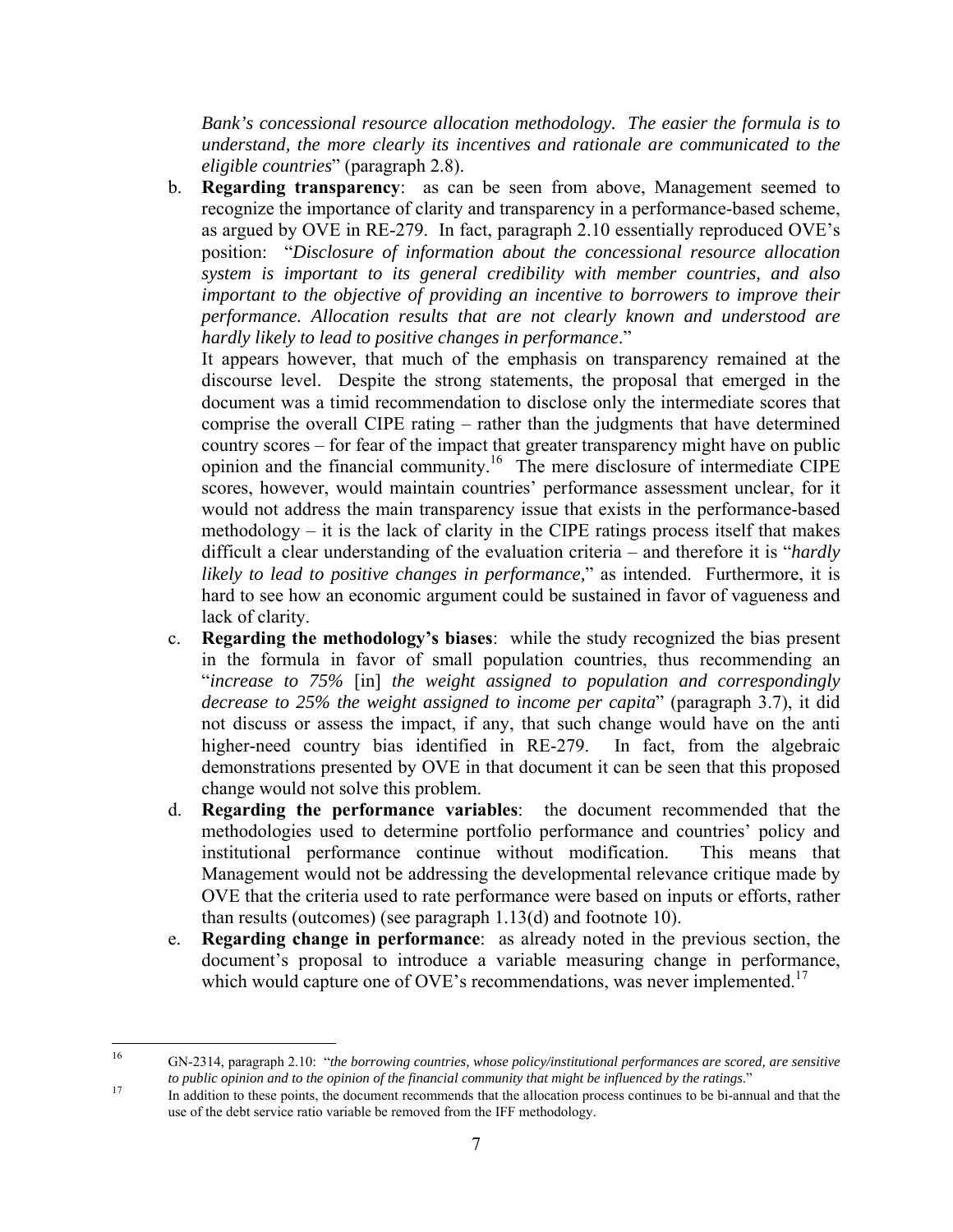- 1.21 Document GN-2314 prompted a series of questions from the Board over a period of more than 15 months after it was first discussed, i.e. until September 2005.<sup>18</sup> Many, if not most, of these questions were related to "*Management's recommendation to continue using the linear formula vs. the exponential formula preferred by other MDBs*."19 Management's defense of its proposal was presented in strong terms and rested on the main argument that the other multilaterals that used an exponential formula had other mechanisms to determine country allocation, particularly pre-allocations, since "*the amount allocated by the exponential formula alone would not be sufficient to maintain a lending program in small-population countries*,"<sup>20</sup> while the Bank's allocation of concessional resources was determined exclusively by its performance-based formula. Thus, according to Management, a "*comparison of the two formulas as stand-alone drivers of final country allocations, while illustrative from a technical standpoint, does not present a fair assessment of the suitability of either formula to the IDB — since the IDB would have to adopt a pre-allocation system to sustain a program with its smaller population countries as well*<sup>3,21</sup>, 22
- 1.22 While these debates were taking place, a new debt relief initiative emerged that drastically changed the nature of the discussions regarding concessional financing.
- 1.23 In mid-2005, the G8 countries proposed a new debt relief initiative with the aim of helping the so called Heavily Indebted Poor Countries (HIPC) reach the Millennium Development Goals (MDGs). This initiative involved the International Monetary Fund (IMF), IDA and the African Development Bank (AfDB), and was termed Multilateral Debt Relief Initiative (MDRI).<sup>23</sup>
- 1.24 As the IDB was not originally envisioned to participate in the MDRI, no financial provisions or financing commitments had been made by the Bank. However, because "*certain IDB members requested that the Administration consider a proposal for the IDB's provision of further debt relief to the IDB's four HIPC-eligible countries and to Haiti*,<sup> $2^2$ </sup> the Bank began to assess the implication of its involvement in the MDRI.<sup>25</sup> It was found that the present value of the debt relief initiative, if applied to all five Bank countries, could amount to approximately US\$ 4 billion, to be financed in its entirety

<sup>18</sup> 18 See GN-2314-1, GN-2314-2, GN-2314-3, and GN-2314-4. The latter of this series of documents was discussed on September 26, 2005, while GN-2314 was discussed on June 4, 2004.<br><sup>19</sup> "Adjustments to the Methodology for the Allocation of Concessional Resources (Documents GN-2314 and GN-2314-

<sup>1).</sup> Questions Presented by the Members of the Programming Committee of the Board of Executive Directors" (GN-

<sup>2314-3.</sup> September 7, 2005).<br>
20 GN-2314-3, paragraph 2.<br>
21 Ibid., paragraph 3.<br>
22 Management also argued that the exponential formula could produce larger differentials in cross-country allocations<br>
22 due to changes in

<sup>23</sup> In contrast with the "HIPC Initiative" of 1996 and the "Enhanced HIPC Initiative" of 1999, that involved all multilateral, official bilateral and commercial creditors, the MDRI was restricted to multilateral institutions.<br><sup>24</sup> Analysis of the Financial, Operational and Legal Considerations Related to a Debt Relief and Concessiona

Proposal" (GN-2402. February 16, 2006). The four HIPC-eligible countries were Bolivia, Guyana, Honduras and Nicaragua. It was also thought that the exclusion of the Bank, and the other regional multilaterals, from the MDRI would put the Latin American and Caribbean countries at a disadvantage relative to the African countries, considering that the Bank was the main multilateral creditor of the these countries. In this sense, an "equitable" treatment of all HIPC countries would require the Bank's participation in the MDRI (see "G8 Proposals for Extended Debt Relief: Implications for the IDB." CS-3655, September 21, 2005).

 $\frac{25}{365}$  See CS-3655, CS-3675, GN-2402, GN-2402-1, and GN-2402-2.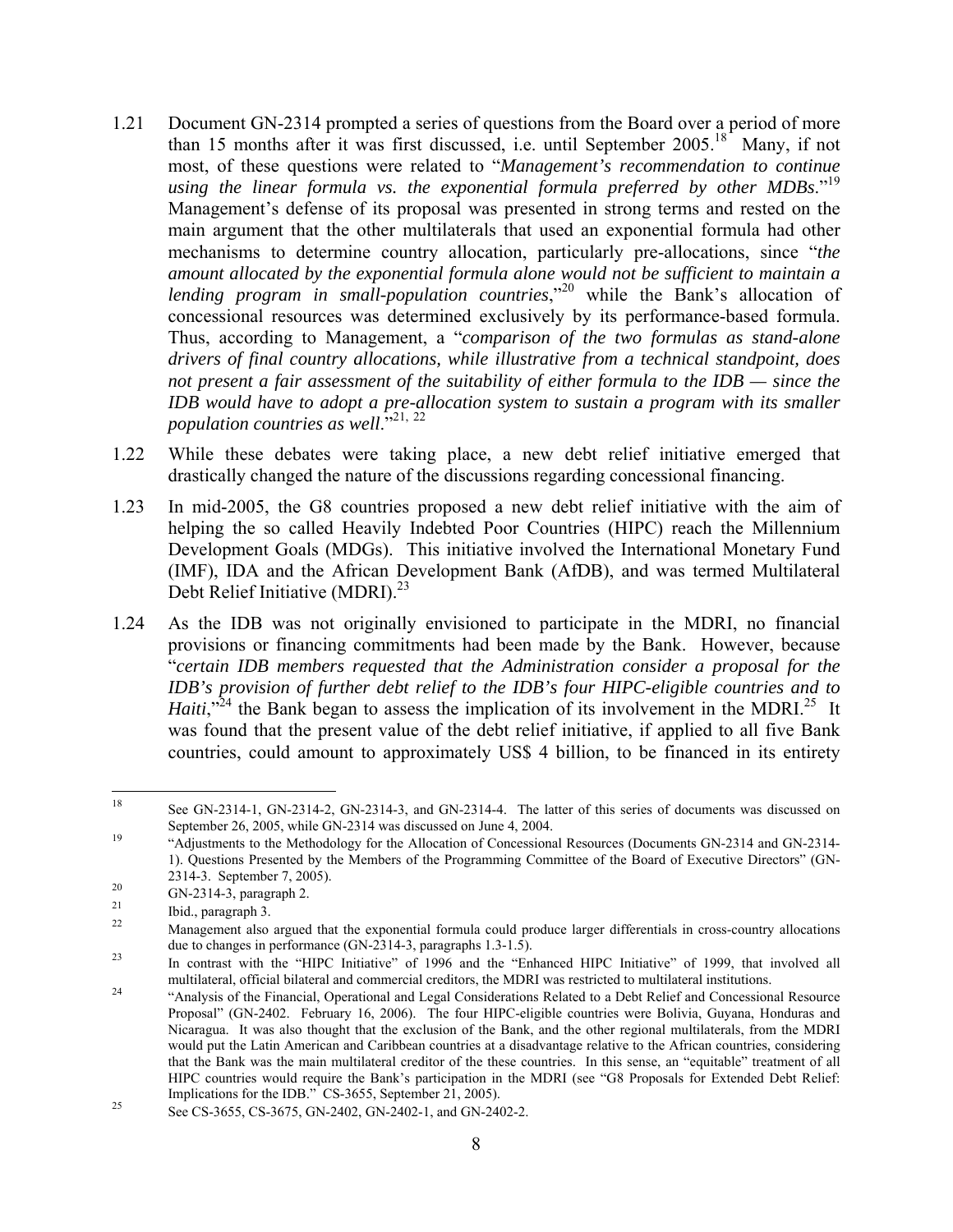from internal FSO resources.<sup>26</sup> Given the already constrained financial conditions of the FSO (see Box 1.3 in Annex I), the IDB's participation in another debt cancellation initiative (which was termed IDB-07 Relief) "*would require the Bank to restructure the*  manner in which concessional lending would be provided in the future"<sup>27</sup>.

- 1.25 The solution encountered to address the additional limitations imposed by the MDRI on the Bank's concessional resources was the implementation of a "parallel" or "blended" lending structure. In this scheme, the lower level of FSO financing is complemented with Ordinary Capital  $(OC)$  resources.<sup>28</sup> This arrangement would allow the Bank's concessional window to operate without a financial gap until  $2015<sup>29</sup>$  The proposed resolution that emerged from the November 2006 meeting of the Committee of the Board of Governors<sup>30</sup> established the general conditions for debt relief, and in relation to concessional resources it confirmed the parallel lending mechanism and called for "*measures to strengthen the FSO and IFF performance-based allocation systems*."31
- 1.26 The current allocation framework is the result of these instructions and consists of two basic elements aimed at combining "*financial conditions and lending levels consistent*  with the countries' borrowing capacity and absorption constraints<sup>32</sup>: (i) the adoption of the debt sustainability framework (DSF) developed by the World Bank and the IMF as part of the MDRI; and (ii) an "enhanced performance-based allocation" (EPBA) formula.
- 1.27 The DSF functions as a coordination mechanism between the multilateral institutions, and aims at reducing the risk of debt distress through debt assessments and the definition of borrowing and lending strategies that are consistent with the countries absorption capacity. $33$
- 1.28 In this new framework, the debt distress assessment defines a country's degree of concessionality – i.e. the FSO/OC ratio for the parallel or blended lending – with countries with higher risk of debt distress receiving higher levels of concessionality;<sup>34</sup>

<sup>1</sup> <sup>26</sup> It is well beyond the scope of this document to analyze the Bank's debt relief initiatives. The present discussion

focuses on the relationship and impact of the debt relief initiatives on the FSO.<br>
GN-2402, paragraph 3.8.<br>
"The IDB designed the parallel lending proposal to allow for maximum debt relief while ensuring the financial sustainability *of the concessional window*." "Implementation of Multilateral Debt Relief and Concessional Finance Reform at the IDB. Proposal for the Implementation of a Debt Sustainability (DSF) and Enhanced Performance-Based Allocation (PBA) Framework." GN-2442. February 7, 2007.<br><sup>29</sup> The main elements of the new financing modality were discussed and defined throughout 2006 and early 2007 in the

following documents: GN-2402, GN-2402-1, GN-2402-2, CA-474, CA-474-1, CA-474-2, CA-474-3, CA-474-4, AB-2504, AG-09/06, AB-2508, AB-2508-1.<br>
"Agreement on the Bank's Concessional Resources." AB-2504. November 22, 2006.<br>
AB-2504, paragraph 3(f).<br>
GN-2442. This is the main document produced by Management that details the new a

*Debt Sustainability Analysis (DSA) and associated stress tests*" to assess a country's vulnerability to shocks. GN-2442,

paragraph 18.<br><sup>34</sup> Within the DSF, the risk of debt distress is classified in three categories: low (*"all debt indicators are well below the relevant indicative thresholds. Alternative scenarios and stress tests do not result in indicators significantly breaching thresholds*"); moderate ("*the baseline scenario does not indicate a breach of thresholds. Alternative scenarios and stress tests show a substantial rise in the debt service ratio over the projection period. As a consequence, the debt service ratio may reach its indicative threshold, while debt stock ratios may breach them*"); and high ("*the baseline scenario indicates a breach of debt stock and/or service ratios over the projection period. This is exacerbated by the alternative scenarios/stress tests*"). All quotes from GN-2442, paragraph 22.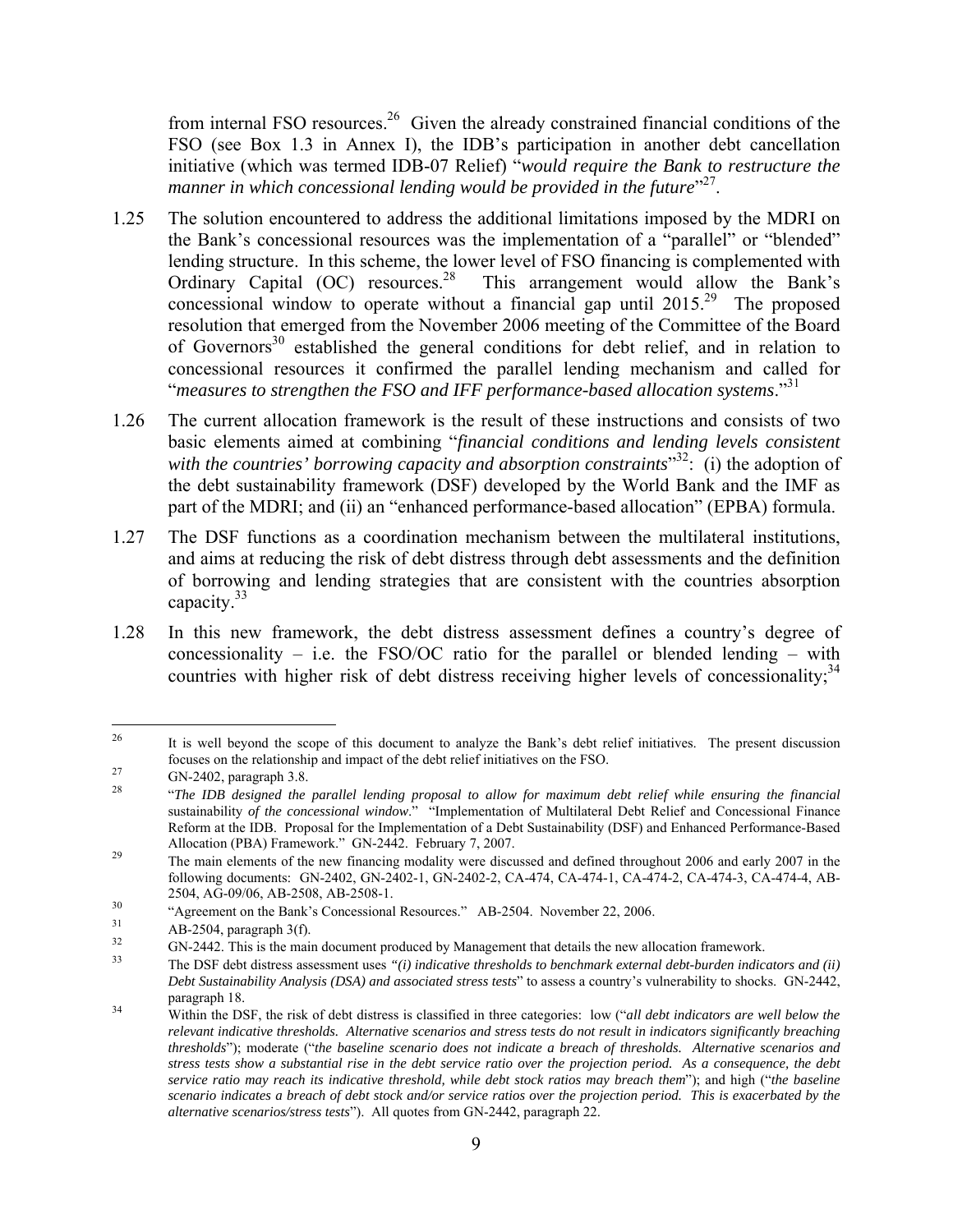while the EPBA formula defines the level of lending, with better performing countries receiving more resources. These two components delineate the lending matrix:

| <b>Debt Risk</b> | <b>Enhanced Performance-Based Allocation</b> |                      |                      |  |
|------------------|----------------------------------------------|----------------------|----------------------|--|
|                  | <b>Strong</b>                                | <b>Medium</b>        | Weak                 |  |
| Low              | Low concessionality                          | Low concessionality  | Low concessionality  |  |
| e.g. Bolivia and | High lending                                 | Medium lending       | Low lending          |  |
| Honduras         |                                              |                      |                      |  |
| Moderate         | Moderate                                     | Moderate             | Moderate             |  |
| e.g. Guyana and  | concessionality                              | concessionality      | concessionality      |  |
| Nicaragua        | High lending                                 | Medium lending       | Low lending          |  |
| High             | High                                         | High concessionality | High concessionality |  |
| e.g. Haiti       | concessionality                              | Medium lending       | Low lending          |  |
|                  | High lending                                 |                      |                      |  |

**Table 1.3: FSO Lending Matrix 2007-2010** 

**Source:** GN-2442.

- 1.29 The 2007-2010 debt analyses have classified Bolivia and Honduras as countries with low-risk of debt distress, thus defining a lending structure composed of 30% of FSO and 70% of OC resources; Guyana and Nicaragua were classified as moderate debt risk countries, thus accessing a lending structure with higher level of concessionality (50% FSO/50% OC). Haiti's particular circumstances and high risk of debt distress have led the Bank to assign only grant financing during the entire  $2007-2010$  period.<sup>35</sup>
- 1.30 The EPBA formula contains the same elements as the 2002-2006 framework (i) population (as a proxy for overall need); (ii) GNI per capita (as a proxy for economic strength); (iii) portfolio performance (as an indicator of the country's disbursement capacity); and (iv) CIPE scores (as indicator of the quality of the country's institutional and economic policies) – but adopts an exponential specification (instead of the linear formula introduced in 2002) – similar to the one then used by IDA and the other multilaterals – to determine the allocation of resources. The equations defined by EPBA methodology are presented in Annex II, and Box 1.4 in Annex I presents a summary of IDA's methodology.
- 1.31 In line with the principle that the new performance-based allocation mechanism should "*strengthen the link between country performance and the allocation of concessional resources*,"36 the exponential formula raises the country performance indicator – the weighted combination of portfolio performance (30% weight) and CIPE score (70% weight) – to the power of two, thus assigning to it a more than proportional impact in the allocation of FSO resources. The country's income per capita, on the other hand, enters in the formula as its inverse, i.e. it is raised to the power of minus one, thus privileging poorer countries, but in a nonlinear manner; while the country's population has a less than proportional impact in the allocation of resources, as it is raised to the power of onehalf.

 $35$ In the DSF/EPBA framework, the IFF mechanism of interest-rate subsidies was substituted for a blending of FSO (20%) and OC (80%) resources. During 2007 and 2008, Ecuador, El Salvador, Guatemala, Paraguay and Suriname were eligible to receive FSO resources and were allocated an annual (total) amount of US\$50 million. Only Guatemala and Paraguay were designated FSO-eligible among the C and D1 countries during 2009 and 2010.

<sup>&</sup>lt;sup>36</sup> "Implementing Multilateral Debt Relief and Concessional Finance Reform at the Inter-American Development Bank." CA-474-2. December 22, 2006.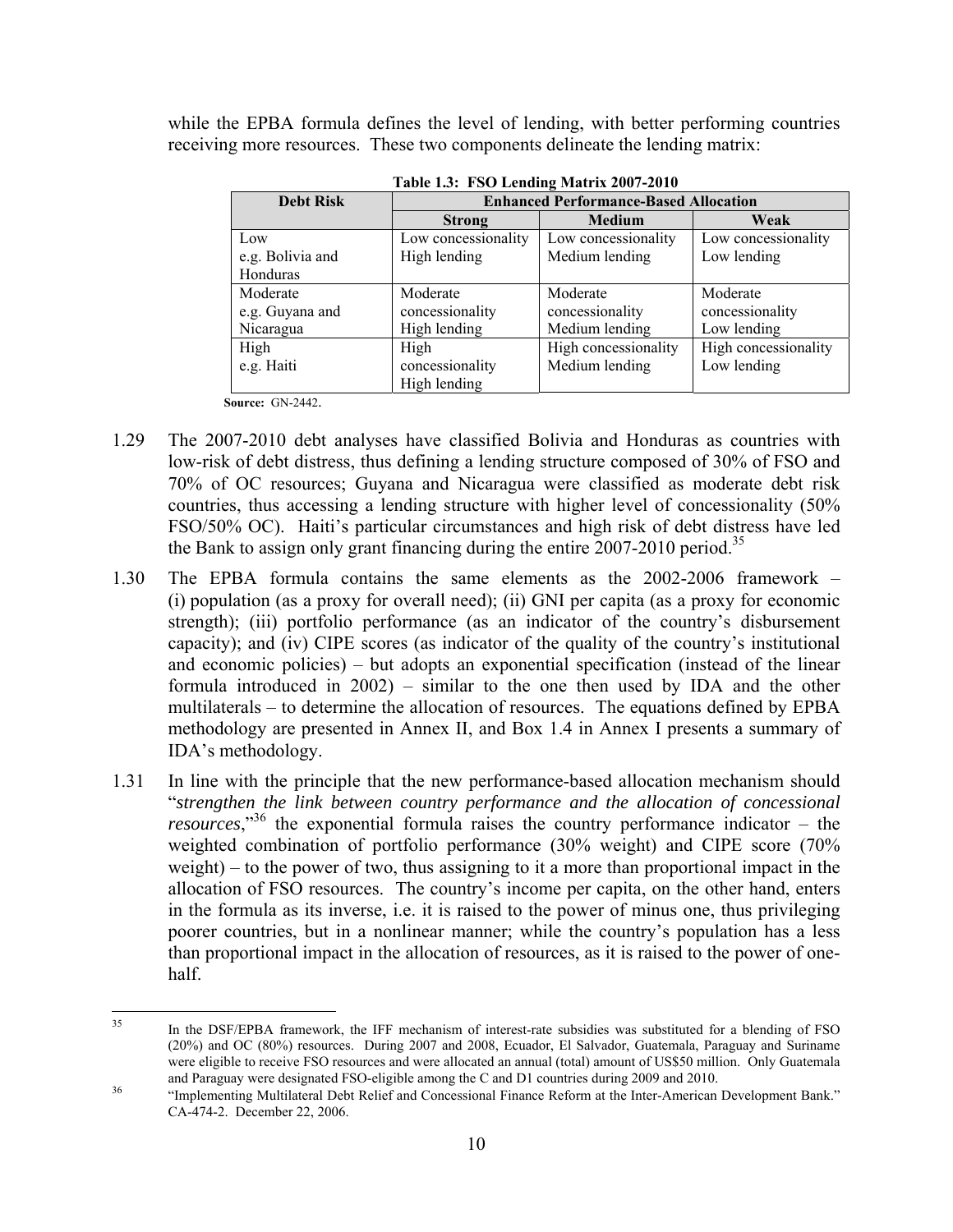1.32 The new framework also ends with the carry-overs and reallocations within the two-year period in which FSO allocations are programmed. This measure implies that the FSO resources that are not programmed and approved by year's end are "lost" and return to the overall FSO pool, and aims at eliminating "*the notion of historic entitlements*."37 Although the latter might be considered correct in its intent, it may generate the "perverse incentive" of further inducing project approval in order to exhaust the concessional resources allocated for the year (see the next chapter).

### **1. The justification for the exponential formula**

- 1.33 The adoption of the exponential formula means that the Bank decided in 2007 to go against its own recommendation made a few years earlier in GN-2314 (see paragraphs 1.20 and 1.21). However, Management does not seem to be able to present convincing arguments to justify the change in the formula.
- 1.34 In fact, it is quite interesting to note that the main arguments of simplicity and clarity that were used in 2004 to justify the preference for a linear equation against an exponential specification, are used three years later to support the exponential formula: "*This*  [exponential] *formula has several advantages, namely, it is transparent, simple and appropriate to include country performance as one of the main criteria to allocate concessional resources*."38 Even though the formula in itself may be considered simple and transparent, its interpretation, particularly regarding changes in FSO allocation shares brought by variations in the elements of the formula, is not intuitive and may be difficult to interpret or isolate.<sup>39</sup> In this sense, the transparency problem noted by OVE in RE-279 may have actually increased.
- 1.35 Management also claims that the new performance-based formula would: (a) provide access to higher levels of lending based on risk and performance criteria; (b) create incentives to reduce debt risks and strengthen performance in order to access more resources; and (c) allow the Bank to increase the size of the overall lending program based on performance and debt-carrying capacity.<sup>40</sup> All these assertions are true due to the introduction of debt risk elements into the Bank's FSO allocation framework, but there is nothing in them that relates specifically to the exponential formula, in fact they would also apply had the Bank kept the linear specification.
- 1.36 Finally, it must be noted that the Bank has never explained how the exponents in the formula were derived, i.e. it has not presented a justification for the chosen parameters. In this sense, the Bank has never demonstrated that this particular specification provides the best or "more just" distribution of its concessional resources. It is interesting to note

<sup>37</sup> 

<sup>&</sup>lt;sup>37</sup> GN-2442, paragraph 40.<br><sup>38</sup> GN-2442, paragraph 34.<br><sup>39</sup> It must remembered that two steps are required to determine each country's allocation of FSO shares (see the description of the formula in Annex II): the allocation number is calculated first, and then a country's allocation share is determined by the relative value of its allocation number in relation to those of the other countries. Thus for example, while each 1% increase in performance generates a 2.01% increase in the allocation number (using the countries' parameters for 2007-2008), this entire change does not get necessarily translated into increases in a country's share of FSO resources. This will depend on all the elements of the formula: the value of the need parameters, i.e. GNI per capita and population, as will be shown in the next subsection; and the absolute value of the performance score in itself, for the impact that improvements in performance has on a country's share decreases as the performance score

gets higher.<br>40 GN-2442, paragraph 40.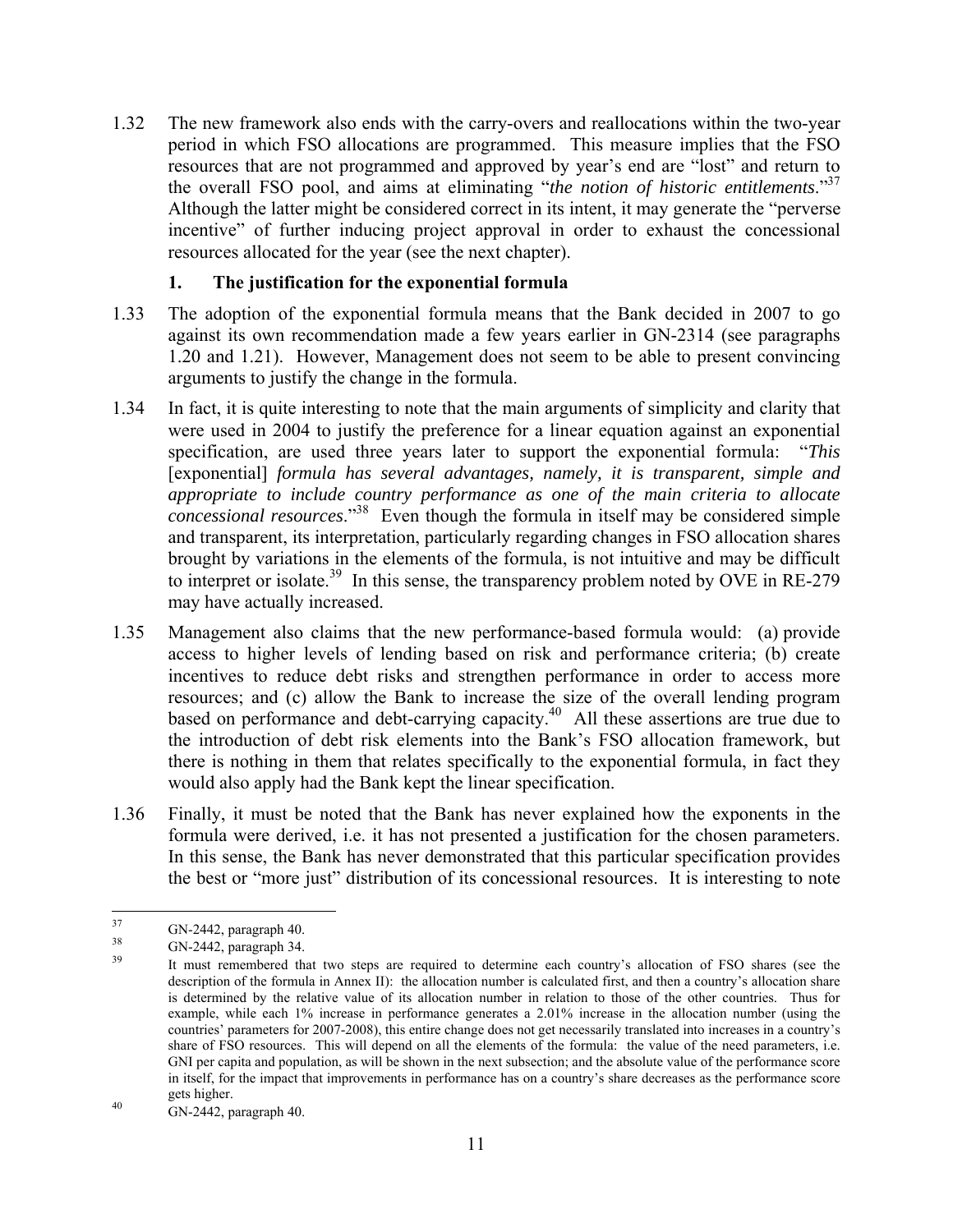that while the Bank was implementing its exponential formula, IDA was changing its methodology. This included an increase in the performance exponent from 2 to 5, in order to maintain constant the dispersion of IDA's resources, a concern that does not seem to have been part of the Bank's agenda, as it will be seen below.

## **2. Effects of the 2007-2010 allocation methodology**

## **a) Effects of the exponential formula**

- 1.37 As the reader will note, the discussion that follows maintain Haiti as part of the analysis, despite the fact that the resources allocated to the country during the 2007-2010 period were not defined by the allocation formula. The decision to include Haiti was made because the country was considered an FSO beneficiary when the 2007 methodology was conceived.41 Moreover, the inclusion of Haiti allows for comparisons between all the allocation methodologies adopted by the Bank during IDB-8.
- 1.38 In order to ensure a thorough analysis, OVE has re-estimated the allocation results for the entire 1994-2010 period without Haiti. We found that, unless otherwise noted, the main conclusions discussed below remain valid. The charts that correspond to the ones discussed in the remaining of this chapter, but display the data without Haiti, are presented in Annex IV. These graphs replicate the same numbering structure presented in the next paragraphs.
- 1.39 In order to better understand the effects of the new methodology, OVE has in its calculations and simulations isolated the impact of the exponential formula from the blending of FSO and OC resources. The analysis shows that if the exponential formula were to be applied by itself  $-$  i.e. without the use of the different lending structures defined by the debt distress analysis – the major changes made by the 2002 linear formula in the distribution of FSO resources would be reversed, i.e. the exponential formula would have benefited Haiti and negatively affected Guyana.<sup>42</sup> The exponential formula would raise Haiti's share of FSO resources by an average of 74% during 2007- 2010, relative to the average of the preceding period (2002-2006), and would reduce Guyana's share by  $62\%$  (Chart 1.2, below).<sup>43</sup>

 $41$ 41 For instance, in GN-2442, Haiti's case is viewed as the result of "special circumstances." "*Haiti would receive initially grants given its high risk of debt distress*" (GN-2442 paragraph 28, emphasis added). Haiti was expected to be able to receive a mix of grants and FSO loans after 2009 ("Multilateral Debt Relief and Concessional Finance Reform at the Inter-American Development Bank." AB-2508, January 30, 2007).<br><sup>42</sup> As noted before, because Haiti was assigned fixed grant amounts for the 2007-2010 period, it was not part of the

Bank's calculations during the estimation of FSO shares for those years. In order to obtain consistent series for intertemporal comparisons, OVE has re-estimated the entire 1994-2010 series with actual parameters, creating two different sets of data: one with Haiti in the entire period, and another excluding Haiti. During the 2007-2010 period, we have classified Haiti as a high-risk country for debt distress, thus assigning it only FSO resources.

<sup>&</sup>lt;sup>43</sup> Similar impacts are seen in terms of average per capita allocation: Haiti's is increased by approximately 71%, and Guyana's is reduced by 62%.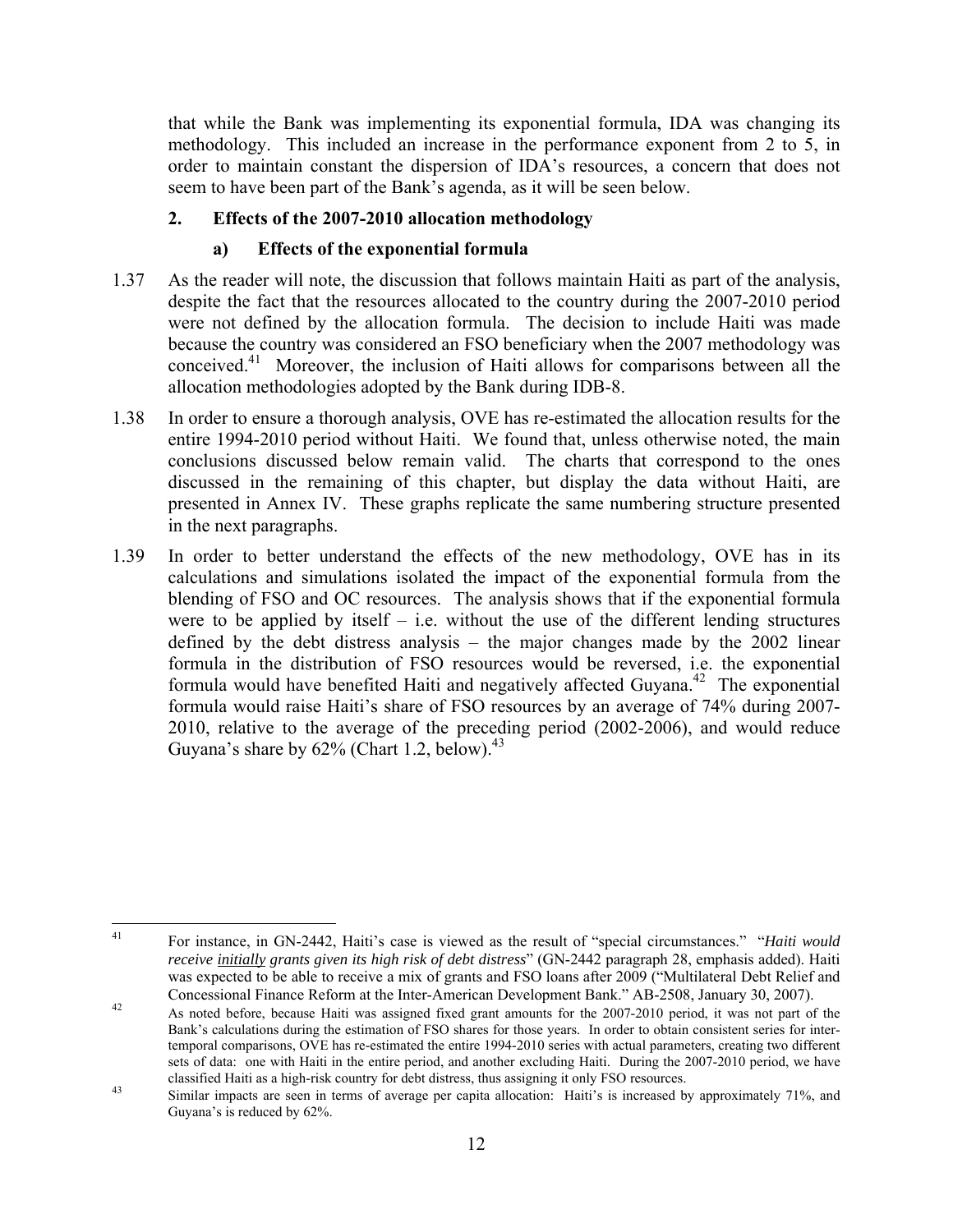

**Chart 1.2: % Change in the Allocation of FSO Shares 2007-2010 Exponential Formula Average in Relation to 2002-2006 Average**

**Source:** OVE estimates based on data from GN-1856-33; GN-1856-43; GN-1856-48; GN-2442-16; GN-2442-20.

**Note:** 2007-2010 data refer to results derived from the use of the exponential formula by itself, i.e. they do not include the blending of FSO and OC resources.

- 1.40 The significant negative effect on the allocation of FSO resources to Guyana was to be expected, and is due to its small population size. In fact, as already discussed (see paragraph 1.21), this potential impact was noted in 2004 in GN-2314 and was then used as part of the justification for the maintenance of the linear formula. Thus, even though never explicitly stated, the impact of the new allocation formula on Guyana was likely to have been the major driving force for the adoption of a transition period in the allocation methodology during 2007 and 2008: in these two years, the previous linear allocation framework was applied to half of the FSO resources available, and the exponential formula to the other half "[to] *smooth out and contain the volatility deriving from a complete shift in the allocation system*."44 The combination of both formulas during the transition period indeed smoothes the reduction in Guyana's share of the FSO allocation: from the 62% that would result from the application of the exponential formula alone, to approximately 30%.
- 1.41 The increase in Haiti's share is explained by the combination of its larger population and (particularly) lower income per capita. It is interesting, however, that despite Haiti's low performance scores – it had the lowest performance scores in every year since 2002 – the new exponential formula, which was supposed to be better aligned with country performance almost doubles Haiti's share of FSO resources. This result can be explained by the fact that the differences in performance scores across countries (even when these

 $\overline{44}$ 44 GN-2442, paragraph 41.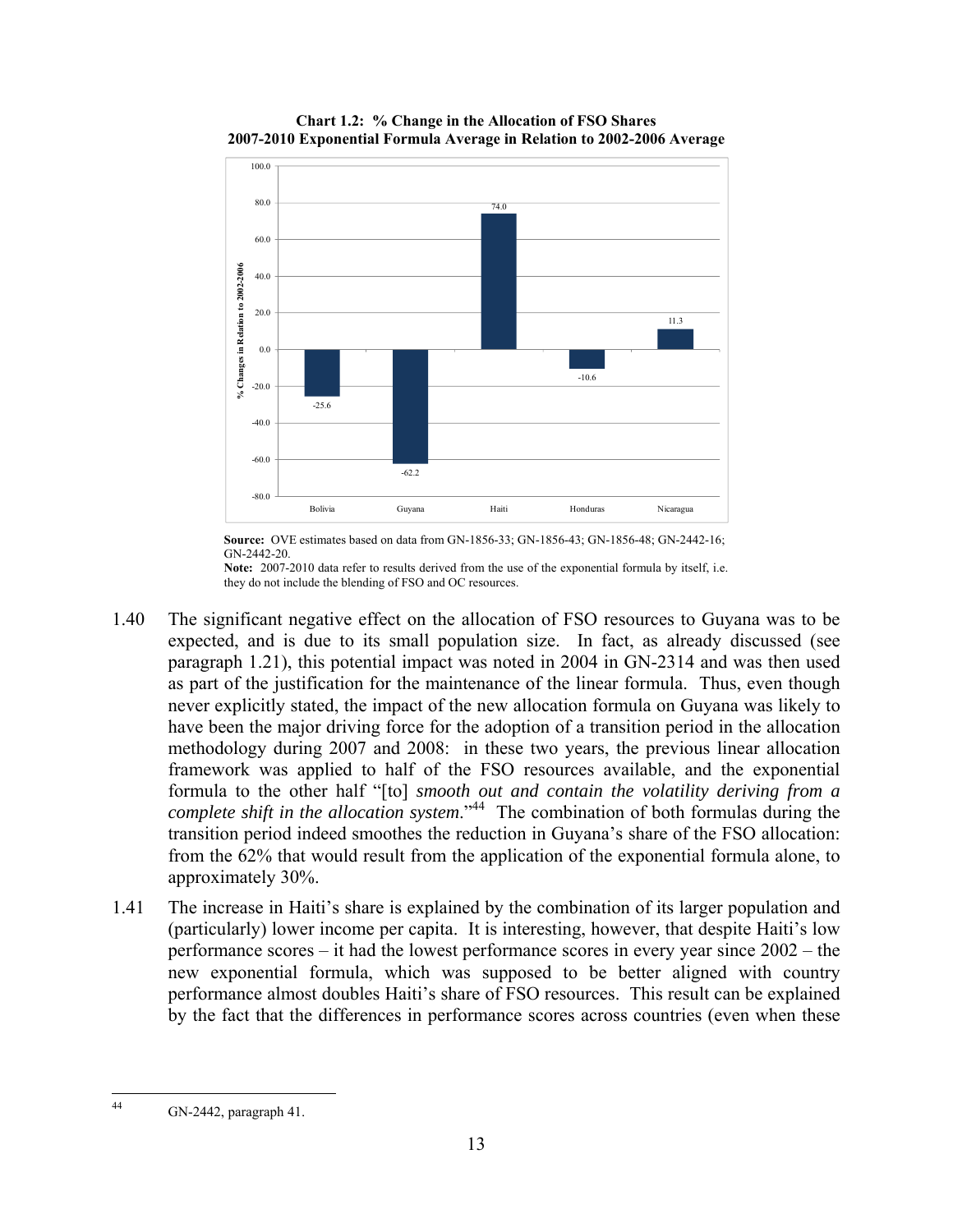scores are squared), are not as large as the differences that exist between relative population sizes and relative levels of income per capita.<sup>45</sup>

- 1.42 These impacts on Haiti and Guyana would also cause a significant increase in the dispersion of the FSO shares (Chart A-1.3 in Annex III). In fact the exponential specification creates the largest "range" of FSO shares of all the three formulas that have been adopted by the Bank, as it is clear in Chart A-1.4 in Annex III, which displays the evolution of the countries' shares throughout the entire 1994-2010 period.<sup>46</sup>
- 1.43 It must be noted, however, that the new formula has the opposite effect on the dispersion of the per capita allocation of FSO resources. While the range is still very large – during 2007-2010, the percentage difference between the country with the highest per capita allocation and the country with the lowest was, on average,  $307% - it$  it is the closest distribution of FSO resources in per capita terms of the three formulas that have been used by the Bank. $47,48$
- 1.44 While Bank member countries might be concerned with the distribution of shares and the resulting per capita allocation of FSO resources generated by any given methodology, they might also be concerned with the impact that the different methodologies could have on the relative position of the beneficiary countries. In this respect, the following main results can be observed (see Charts A-1.5 and A-1.6 in Annex III): $^{49}$ 
	- a. despite the fact that the different methodologies have had significant impacts on the allocation of FSO resources to Guyana, the country ranks last in all three methodological frameworks in terms of the size of its share, and first in terms of per capita allocation. Both results are explained by the very small size of its population in relation to the other FSO countries.
	- b. Nicaragua's relative position also remains stable: all three methodologies would allot to Nicaragua the second highest share and per capita allocation of FSO resources.
	- c. While the exponential formula would benefit Haiti (because of its lower income per capita and larger population size), it would also worsen the relative positions of Bolivia and Honduras.<sup>50</sup> The negative impact on Bolivia can be explained by its

<sup>45</sup> It must be remembered that a country's share is defined by its allocation number in relation to that of all the others. Haiti's population is the second largest among the FSO countries, and because population values are square rooted, its difference from Bolivia (the most populous country) is substantially reduced. Also, the inverse of Haiti's GNI per capita, is three times larger than Honduras' (the country with the highest GNI per capita), and also significantly greater than any of the others. On the other hand, the ratio between the squared performance scores of Honduras and Haiti (the largest and the smallest, respectively) is only 1.8.<br><sup>46</sup> While there is nothing intrinsically problematic in having large dispersions in the allocation of FSO resources, the

methodological changes that have occurred through time have generated significant variations in the range in which FSO shares are distributed, and these changes might be of concern to Bank member countries.<br><sup>47</sup> The 2007-2010 (average) dispersion of the per capita allocation of FSO resources is 60% smaller than the average

dispersion of the previous period. This difference is also 25% smaller than the average for the period between 1994 and 2001. These results are due to the very large negative impact that the exponential formula has on Guyana.<br>It is interesting to note that, once again, the effects introduced by the exponential formula go in the opposite dir

of those generated by the linear performance-based framework introduced in 2002: as discussed in paragraph 1.17, the linear formula had decreased the dispersion of shares and increased the dispersion of the per capita allocation of FSO

resources.<br>The comparisons refer to the averages for each of the three periods defined by the methodological adjustments that have taken place during the period of analysis:  $1994-2001$ ,  $2002-2006$ , and  $2007-2010$ .

 $h^{50}$  Without Haiti in the series, the worsening in the ranking of Bolivia and Honduras only occurs in terms of share size and not in per capita terms (see Charts A-1.5A and A-1.6A in Annex IV).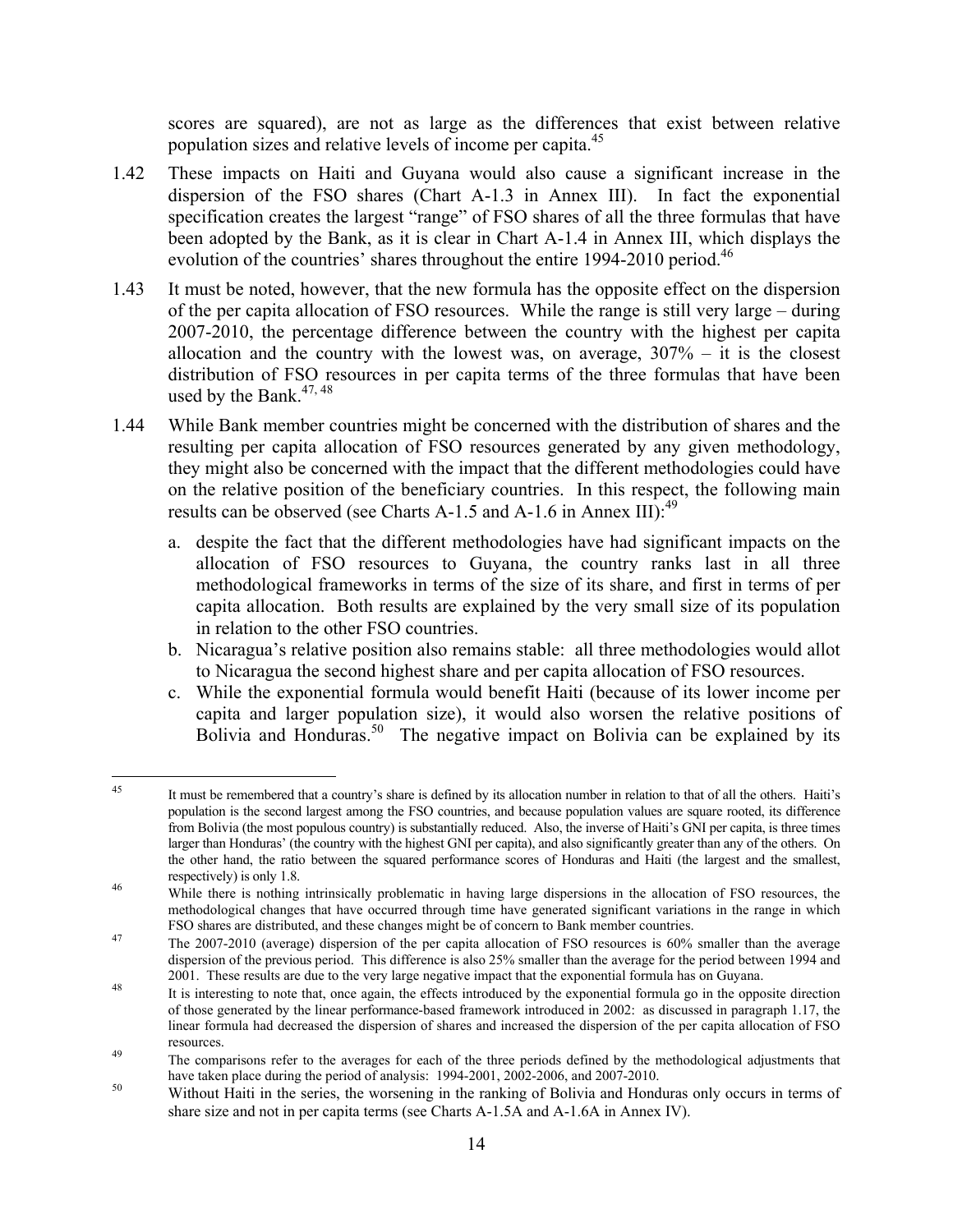relatively high GNI per capita and relatively low performance scores (Bolivia presents the second worst performance scores during the entire 2007-2010 period). The case of Honduras, however, is more difficult to understand, for even though the country has the largest GNI per capita, it has a relatively large population, and had the best performance scores in every year between 2007 and 2010. The negative impact of the exponential formula on Honduras' relative position might be the result of the fact that the differences in country performance scores, even when squared, are not very large (as discussed in footnote 45). It should be stressed, however, that it is surprising to see Honduras' ranking worsen with the implementation of a specification that was supposed to be clearly rewarding country performance.

1.45 The fact that the use of the exponential formula would generate a significant increase in Haiti's shares (paragraph 1.41), the country with the lowest performance scores, and worsen the relative ranking of Honduras, the country with the best performance scores, suggests that the formula, in its present specification, is not effectively emphasizing country performance. An even higher exponent for the performance indicator would be required to compensate for the large differences that exist in population and income per capita. However, the subjectivity and lack of transparency that exist in the determination of the performance scores noted in RE-279 and again in this evaluation, combined with the fact that this would further reduce the importance of the more objective needs-related variables, caution against such measure.

## **b) Unintended bias**

51

- 1.46 OVE has found that the exponential formula contains an unintended bias against higherneed countries similar to the one observed in the linear specification: holding everything else constant, improvements in performance result in relatively smaller percentage increases in the share of lower income and/or larger population countries than they would in richer or less populous countries.
- 1.47 These results appear in simulations using actual data from the five FSO countries, and are demonstrated algebraically in Annex V, where it is shown that for equal improvements in performance:
	- a. A country with a smaller population and higher per capita income, i.e. a lower-need country, would have a greater percentage increase in its FSO share than a higherneed country (i.e. a country with a larger population and lower per capita income).
	- b. A country with a higher per capita income would see a greater percentage increase in its share than a poorer country with the same population size.
	- c. A small population country would observe a larger percentage increase in its FSO share than one with a larger population and same level of income.<sup>51</sup>
- 1.48 The explanation for these outcomes lies in the fact that the formula's static results are different from its dynamic effects. While the formula does assign larger shares for lower income or larger population countries, because it presents decreasing marginal returns in all of its elements, share increases decline as the formula components increase.

The comparison of a country with a larger population and higher income with a country with a smaller population and lower income, does not provide an unambiguous result.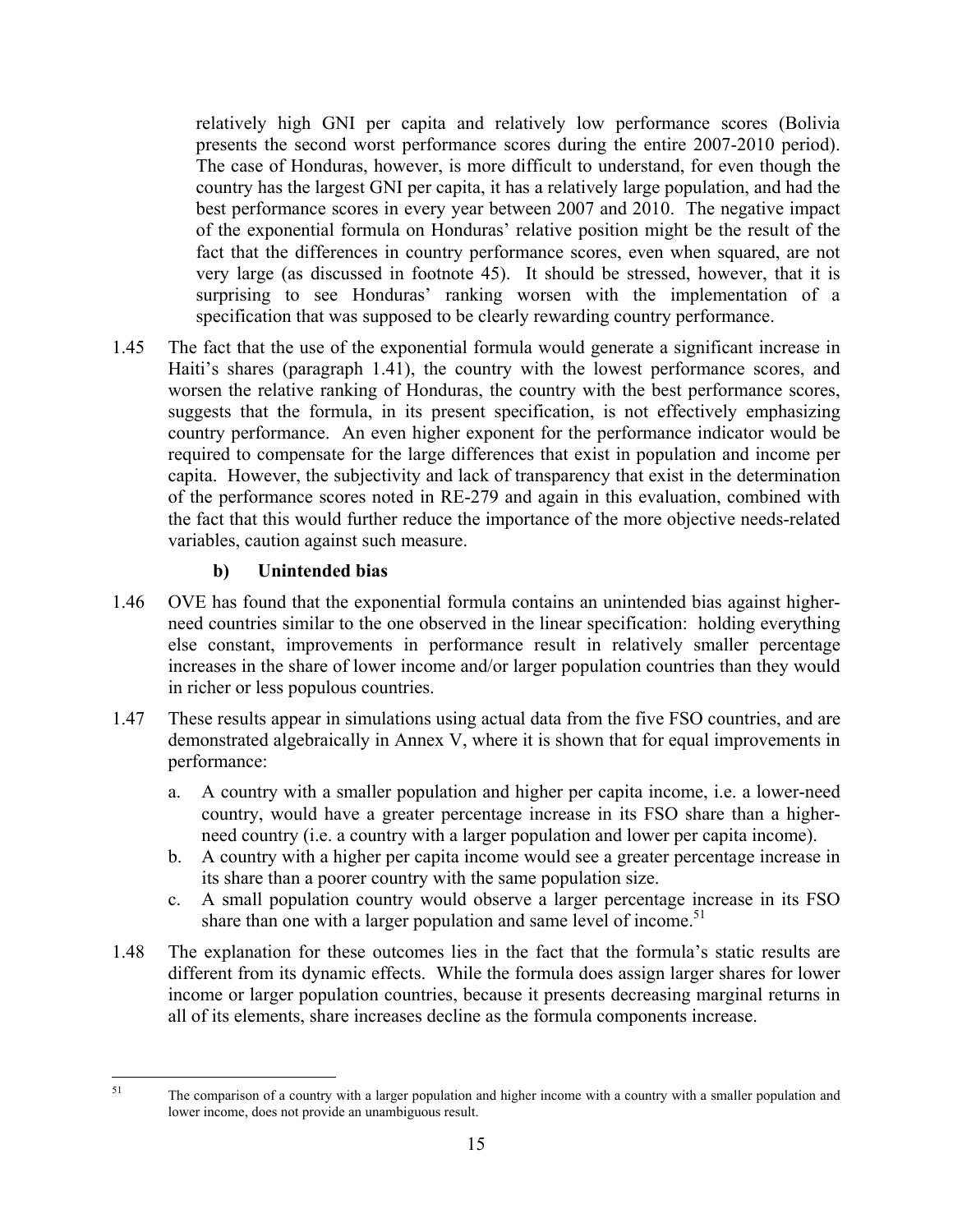1.49 This characteristic conflicts with the framework's intended goal of providing an incentive for improvements in performance, and penalizes countries for characteristics that are inherent and/or cannot be changed in the short to medium term, i.e. their relative population size and per capita income. These results reinforce OVE's recommendation presented in RE-279 that the Bank should consider variables that incorporate withincountry changes over time into its allocation methodology.

#### **c) The effect of blending FSO and OC resources**

- 1.50 In this subsection we analyze the effects of adopting the full DSF/EPBA framework by incorporating the blending of FSO and OC resources to the allocation results generated by the exponential formula. The designation of different proportions of FSO and OC resources according to a country's debt risk has significant impacts on the allocation of concessional resources. As expected, a country's final allocation share will increase as it has more access to the Bank's Ordinary Capital, since the constraint imposed by the very limited availability of FSO resources observed since 2007 is reduced.
- 1.51 In this sense, Bolivia and Honduras, with blending ratios of 30% FSO and 70% OC a result of their better debt risk profile – have their shares (now considering FSO *and* OC resources) increased by more than 54% in relation to what they would have been assigned by the exponential formula alone. Haiti, if it were to be part of the allocation exercise, would be on the other extreme, its shares of concessional resources would be almost 54% smaller than the exponential formula would have dictated: a result of the fact that it would be funded exclusively with FSO resources.<sup>52</sup> Guyana and Nicaragua also see their shares decline because of their lower access to OC resources, but to a smaller extent (Chart 1.3 below). A similar pattern occurs in terms of the per capita allocation.



**Chart 1.3: % Change in the Allocation of Shares (FSO and OC): 2007-2010 Full DSF/EPBA Framework in Relation to Exponential Formula Alone**

**Source:** OVE estimates based on data from GN-2442-16; GN-2442-20.

 $52$ These results do not incorporate the transition formula of 2007-2008, but rather simulates the use of the blending structure throughout the entire 2007-2010 period. They also incorporate Haiti.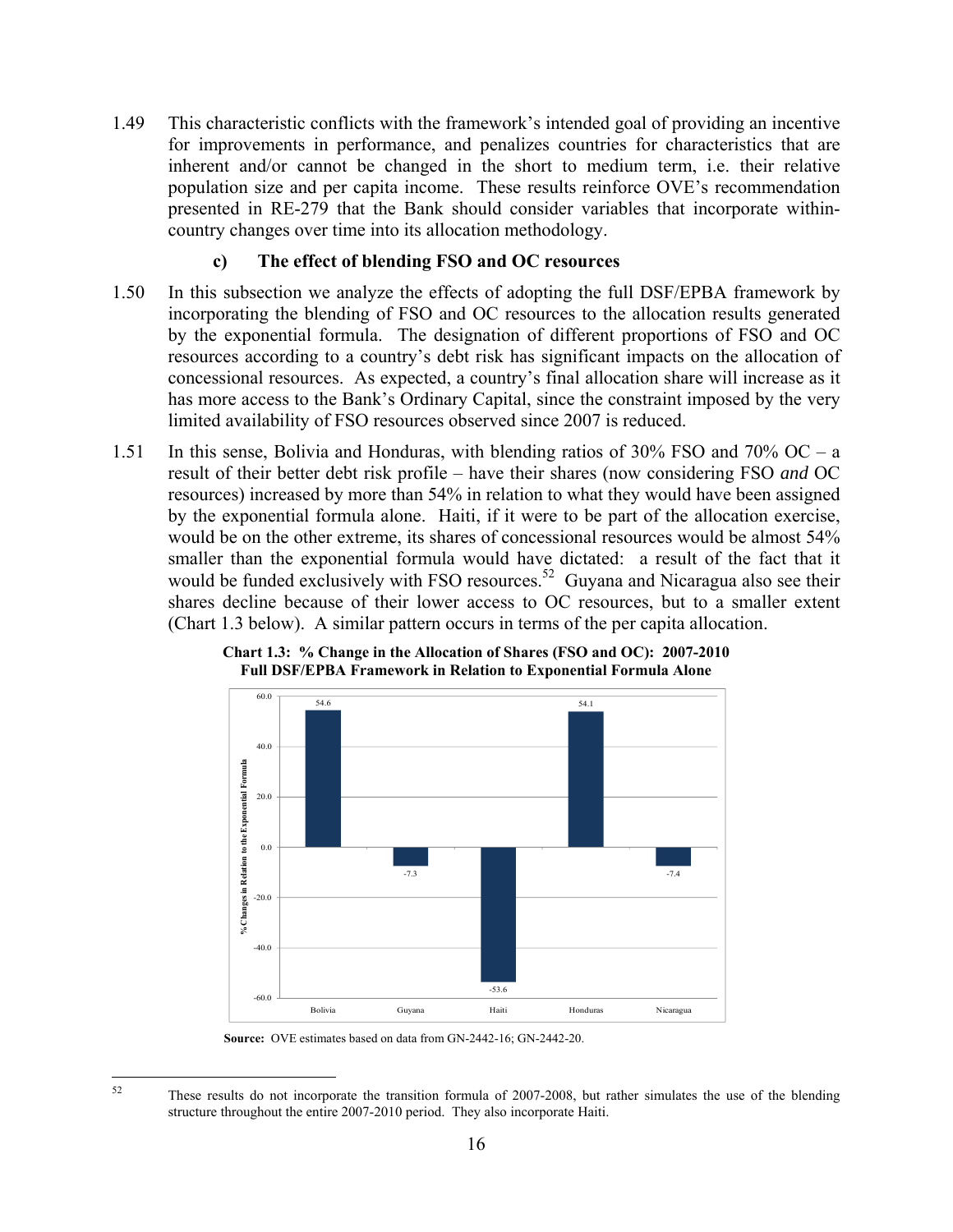- 1.52 In fact, in terms of access to funding, Honduras is the country that benefits the most with the adoption of the full DSF/EPBA framework. Not only it obtains the greatest increases in shares during 2007-2010 – whether in comparison to the average of the 1994-2001 need-based framework, or to the average of the 2002-2006 linear specification – but it is also the only country to see increases in its average per capita allocation relative to the other two methodologies (Charts A-1.7 and A-1.8 in Annex III).
- 1.53 These results imply that the introduction of the blending structure also brings significant shifts in the ranking of the countries in terms of shares allocated. As expected, the ranking of Honduras improves: while the exponential formula alone would assign it the third largest share of resources, with the introduction of the blending of FSO and OC resources, Honduras becomes the country to receive the largest share of resources. Haiti, on the other hand, moves from being the country to be allocated the largest share of concessional resources according to the exponential formula, to receiving the second smallest share. The case of Guyana is interesting, for the fact that its debt risk is moderate – which implies doubling the FSO allocation with an equal share of OC resources – is not enough to counterbalance the impact of its small population size on resource allocation: Guyana remains the country to receive the smallest share of concessional resources (Chart A-1.9 in Annex III). It must be noted, however, that Guyana continues to have the largest per capita allocation of concessional resources, but the DSF/EPBA framework reduces this amount by approximately 7% in relation to the allocation that would result from the adoption of the exponential formula alone.
- 1.54 Finally, it is worth mentioning that, despite the changes noted above, the blending structure does not significantly affect the dispersion of the shares and of the per capita allocation. In comparison to the results derived from the adoption of the exponential formula, the additional introduction of the parallel blending structure increases the dispersion of the shares designated for the countries by 3% and reduces the dispersion of the per capita allocation of concessional resources by approximately 7%.

# **d) (Lack of) transparency and subjectivity**

1.55 OVE has called attention in RE-279, and reiterated in this evaluation, to the fact that the process that leads to the definition of country performance ratings lacks transparency and is marked by a high degree of subjectivity. This critique was corroborated in the previous document by the large differences that existed between the IDB and IDA regarding the policy and institutional performance classification of the five Bank member countries.<sup>53</sup> This problem seems to persist: the data available for 2005-2008 indicate that CIPE scores are in 90% of the cases lower than IDA's, and in 12 of the 20 observations the percentage difference is of two digits, ranging from 10% to 26%. In absolute terms the difference reaches 0.73, in a 1-6 scale. The significance of these disparities can be seen from the fact that if the CIPE scores were to be applied in the IDA context, Bolivia would move from the second quintile of performance, i.e. being among the 40% best countries, to the fourth quintile, and Guyana from the second or third quintile, to being amongst the 20% of the IDA countries with worst performance scores.

<sup>53</sup> RE-279 paragraph 3.12.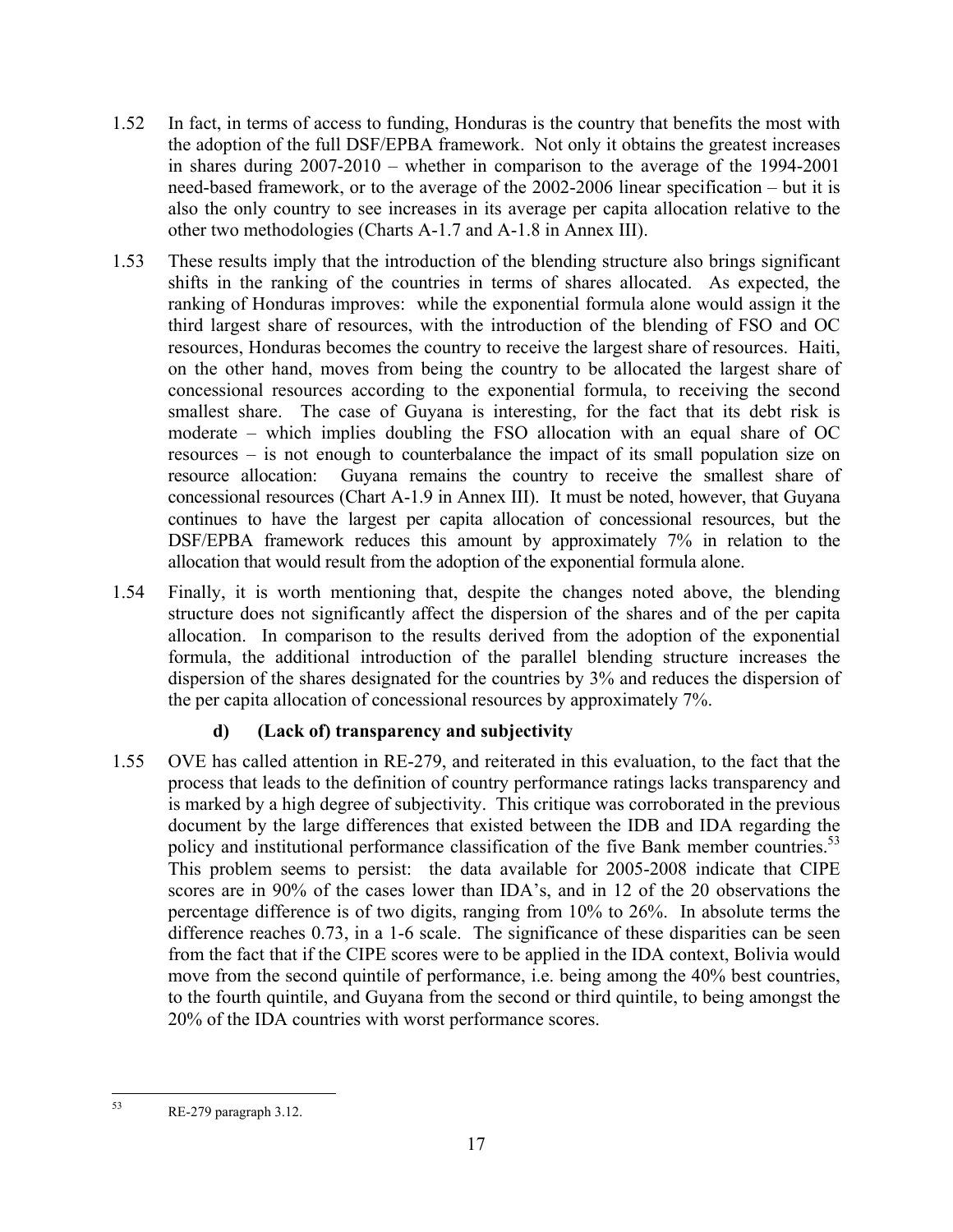### **D. On the distributive characteristics of the allocation methodologies**

- 1.56 In an attempt to capture some of the distributive characteristics of the different methodologies employed by the Bank since 1994, OVE has constructed concentration curves and concentration indexes based on the three elements that determine the Bank's allocation of FSO resources: per capita income, population, and country performance (see Charts A-1.10-A.1.12 in Annex III. Box 1.5 in Annex I provides further explanation of these curves).
- 1.57 The following general results can be observed from the data in the charts: the needsbased formula indeed presents a distributive pattern that tends to be "pro-poor" and "prolarge populations;<sup> $354$ </sup> the same could be said with respect to the exponential formula if it were to be implemented alone, for the introduction of the blended lending structure, i.e. the adoption of the full DSF/EPBA methodology,<sup>55</sup> has generated the opposite distributive impact: it has "privileged" the less poor and not-so-populous FSO countries. On the other hand, the full DSF/EPBA methodology has produced a distribution of resources that favors countries with higher performance scores (as performance is defined in the FSO allocation context). Finally, it is interesting to note that the linear formula has provided a more performance-consistent distribution of shares than the exponential formula.

### **II. LENDING**

### **A. Magnitude and utilization of FSO Resources**

- 2.1 Between 1994 and 2009, the Bank approved 276 projects financed with concessional resources to the five FSO countries, totaling US\$7.3 billion (or US\$8.9 billion in real terms).<sup>56</sup> These figures correspond to 23% of the number and  $6\%$  of the total amount approved by the Bank during the same period, $57$  and show that the average FSO loan is approximately 26.5% of the size of the average Bank operation.<sup>58</sup>
- 2.2 Project approval data also show that the IDB is the major source of concessional financing to the five poorest Bank member countries. Between 1994 and 2009 IDA

<sup>54</sup> Two curves lie above the equality line in Chart A-1.10: with a concentration index of -0.14, the one farther above the line is the concentration curve that would be generated by the exponential formula without the blended lending structure; the other curve is, as expected, the one showing the average allocation of the needs-based formula of the 1994-2001 period (concentration index of -0.09). It is interesting to see that the adoption of the full DSF/EPBA framework, i.e. adding the blended lending structure, shifts the concentration curve to below the equality line, thus generating a concentration index of 0.14, indicating that this methodology has "privileged" the richer countries. The linear performance-based formula shows a distribution that is generally close to the equality line, which is reflected in a concentration index close to zero (0.03). When countries are ordered by population size, from more populous to less populous in order to reflect the concept of need, as in Chart A-1.11, we see that even though all curves tend to lie above the equality line – thus the four negative concentration indexes – only the need and exponential methodologies have a significant distributive effect towards the countries with larger population (those ranked as 1 and 2 in the chart), while the full DSF/EPBA framework, in particular, has had a bias towards less populous countries.<br><sup>55</sup> It must be remembered that the full DSF/EPBA curve is essentially the exponential curve plus the blended lending

structure.<br><sup>56</sup> In US dollars of 2009, adjusted by the US Consumer Price Index (CPI). The period ends in 2009 because this is the last full year for which data are available. These amounts include the OC part of blended projects approved between

<sup>2007</sup> and 2009.<br>For consistency, all comparisons exclude private sector and Multilateral Investment Fund (MIF) operations.<br>The distinction between FSO and FSO+OC financing is not relevant for the discussion of this chapter. we are referring to any of the lending operations approved to the five FSO countries as an FSO operation or FSO loan, whether it has been financed exclusively with FSO resources, or with FSO and OC resources, i.e. a blended loan.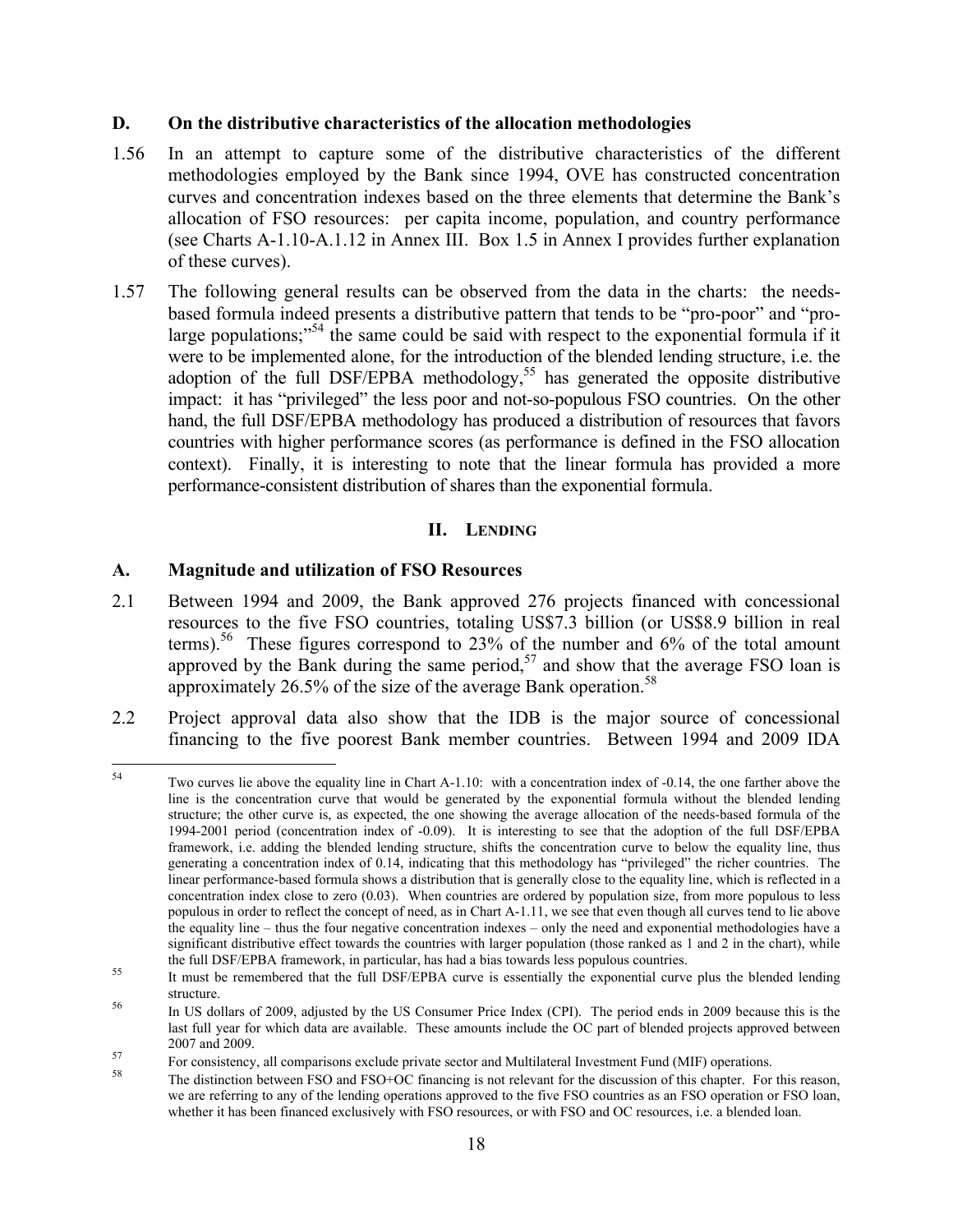approved 189 operations for the same five D2 countries, i.e. 68% of the number of operations approved by the IDB, totaling approximately US\$4.4 billion (US\$5.4 billion in real terms), which roughly corresponds to 60% of the Bank's approvals during the same period.<sup>59</sup>

- 2.3 It is interesting to note that while FSO and IDA approvals had been highly correlated until the end of the nineties, this tendency is reversed in the early 2000's, with the correlation between FSO and IDA approvals becoming negative.<sup>60</sup> In fact, from the data it appears that the "volatility" of total concessional financing, i.e. FSO plus IDA, has been reduced since early 2000's (see Chart A-2.1 in Annex III).<sup>61</sup> It is not clear, however, whether this is the result of a strategic behavior of the countries or of the two institutions, or whether it has occurred by chance, for this issue is not discussed in the Bank's country strategies or in the FSO allocation documents.
- 2.4 Given IDB's importance as a source of concessional financing, the decline in the availability of these resources that occurred during the period of IDB-8 is of particular concern, as explicitly recognized during the discussions of the Bank's new capital increase: "*Resources available for concessional lending have (…) decreased substantially between 1994 and 2008. The decrease is more marked after implementation of the debt relief initiatives*."62
- 2.5 It is not clear, however, whether this decline generated a supply-side constraint, or whether absorption capacity problems constitute the binding constraints. The question of "optimal" size lending – "optimal" in the sense of incorporating issues related to demand and absorptive capacity, pipeline size and quality, as well as debt and debt sustainability analyses – is beyond the scope of this evaluation, and more akin to the discussions of the Bank's General Capital Increase. Nevertheless, some of these matters are discussed in the next few paragraphs as they relate to the Bank's FSO lending and its characteristics.
- 2.6 The Bank's project approval data for the 1994-2009 period indeed suggest that there might have been a supply-side problem. There was a substantial 80% difference between the total amount approved to the five FSO countries and the five Bank member countries that can be seen as their closest comparators, the D1 countries: Dominican Republic, Ecuador, El Salvador, Guatemala, and Paraguay.<sup>63, 64</sup> Even when we restrict the analysis

<sup>59</sup> 

Except otherwise noted, all monetary figures and comparisons are in real terms.<br><sup>60</sup> The correlation coefficient of FSO and IDA approvals for the period between 1994 and 2000 was 0.73, and although the -0.32 correlation coefficient for the 2001-2009 period is not high (in absolute terms), the shift from the previous

period is substantial.<br>The coefficient of variation of FSO+IDA approvals, for instance, reduces substantially from the 1994-2000 period to<br>the 2001-2009 period: from 0.47 to 0.19.

 $t_{\text{2}}$  "Report on the Ninth General Increase in the Resources of the Inter-American Development Bank." CA-511. February 18, 2010.<br><sup>63</sup> In order to facilitate the comparisons, we have maintained the two groups with the same number of countries. To do

that we have excluded the sixth D1 country, Belize, from our comparison group. The decision to exclude Belize, was based on its relatively high per capita income – it has the highest 2008 GDP per capita of the D1 countries (measured in US dollars. Latest year for which data are available) – and limited relationship with the Bank: between 1994 and 2009

the Bank has approved only 16 projects for Belize (an average of one lending operation per year).<br>It should be noted that there are significant differences between the income per capita of the Dominican Republic, Ecuador and El Salvador, which range between US\$3,500 and US\$4,300 (2008 figures), and the FSO countries, which as shown in Table 1.2 reach a maximum of approximately US\$1,800.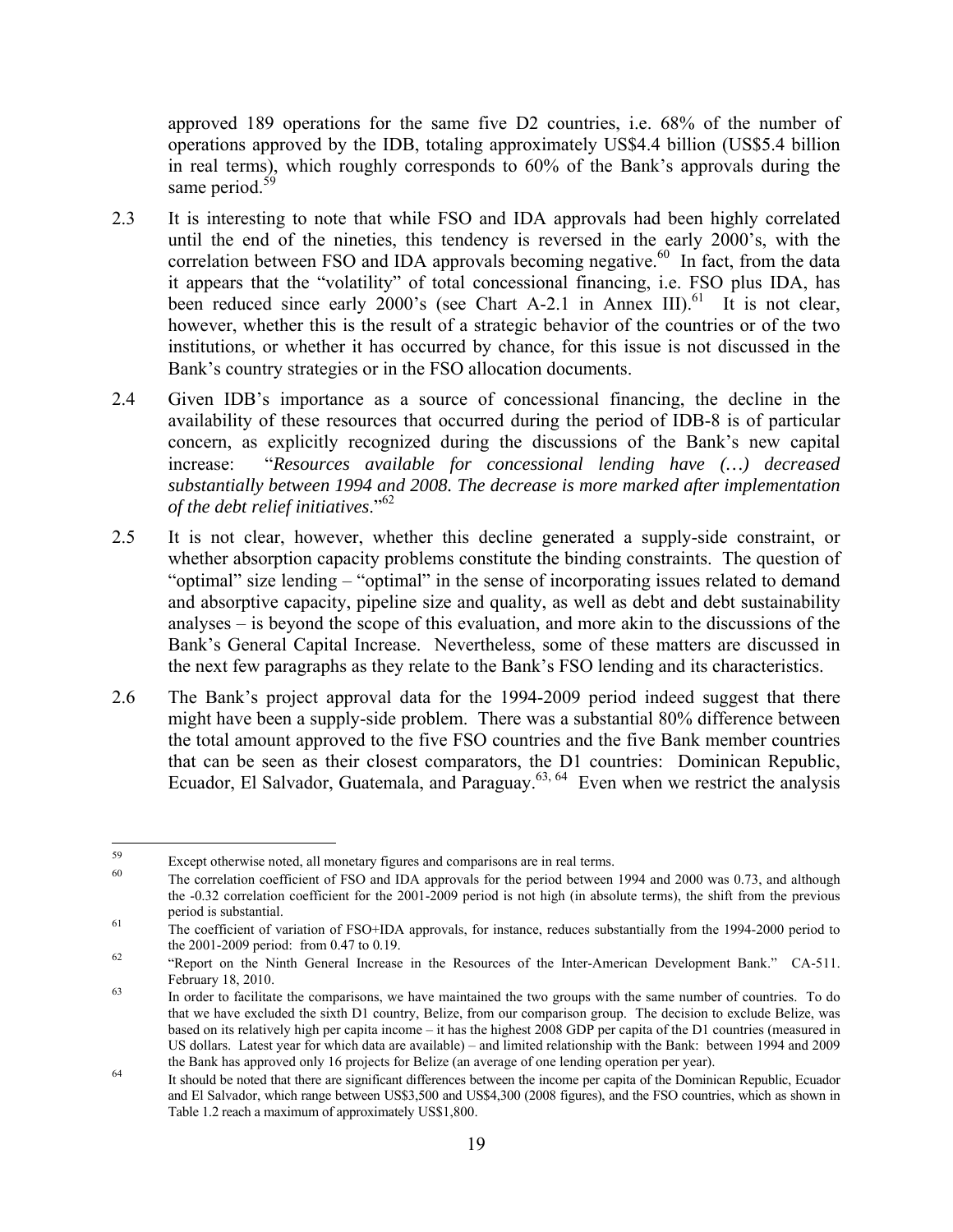to the poorest D1 countries, Guatemala and Paraguay,<sup>65</sup> the average per country approval for these two countries was 60% greater than the average per country approval of the five FSO countries.<sup>66</sup>

- 2.7 Comparisons of supply and demand figures also indicate insufficiency of funds. Because the dimensioning of the countries' past demand for concessional financing is very difficult – as this type of analysis was not central to the discussions leading to the allocation exercises – we have used future demand estimates as proxies for the past. Management's calculations made for the Ninth Replenishment place the annual demand for concessional resources by the five FSO countries at US\$1 billion for the next ten years.<sup>67</sup> This amount is 70% greater than the average annual allocation of the 1994-2009 period, which was of US\$587 million. It is also 70% greater than the US\$585 million allocated for 2009, which already included OC resources and supplemental funds to help the countries face the world financial crisis. Assuming that past demand is not substantially different from the demand projected for the next ten years, or at least not almost half the size, it seems that the Bank's concessional window has been underfunded.
- 2.8 Despite the figures suggesting the presence of supply constraints, the data also indicate that utilization and absorption capacity have also been problematic, particularly in the cases of Guyana and Haiti. Although 96% of the total resources allocated to the five FSO countries between 1994 and 2009 have been used, country specific data show that Haiti and Guyana have had difficulty in using their shares of allocated FSO resources. Only 63% and 88% of the resources allocated to Haiti and Guyana, respectively, were actually approved, thus suggesting that these two countries, particularly Haiti, may not have faced supply constraints, but rather problems related to absorptive capacity. Bolivia, Honduras and Nicaragua, on the other hand, have overspent their shares by 9%, 2%, and 15%, respectively.<sup>68</sup>

## **B. Project cycle issues of FSO lending**

2.9 Considering the weaker technical capacity of the FSO countries, it was to be expected that project preparation would take longer in these countries than in the rest of the Bank. However, the data for 1994-2009 show that the average preparation time for an FSO investment project (17 months),<sup>69</sup> was shorter than for a project in the D1 comparators and the A, B and C countries as a whole (20 months and 19 months, respectively). This

<sup>65</sup> 

 $^{65}$  Guatemala and Paraguay are, in fact, currently eligible for FSO borrowing.<br><sup>66</sup> If Haiti is excluded from the calculations because of its low approvals (see paragraph 2.8), the difference between the average per country approval of Guatemala and Paraguay and the four remaining FSO countries is almost 50%. If Guyana and Haiti are excluded, the difference is of approximately  $24\%$ .<br>67 According to Management, these estimates take into account the country's absorptive capacity and debt conditions.

See for instance: "Review of the Need for an Increase of the Ordinary Capital and Replenishment of the Fund for Special Operations: FSO Financial Analysis." GN-2518-11. August, 6, 2009; "Review of the need for a General Capital Increase of the Ordinary Capital and Replenishment of the Fund for Special Operations. Second Working Paper: Main Findings and Options from the Technical Analysis. Revised Version.<sup>3</sup> GN-2518-16, September 20, 2009; and "Report on the Ninth General Increase in the Resources of the Inter-American Development Bank." CA-511. February 18, 2010.<br>As discussed in the previous chapter, the distribution of concessional resources defined by the allocation methodology

is notional, i.e. the amounts used by each country through project approvals are not necessarily equal to the amounts

allocated.<br><sup>69</sup> Preparation time is measured as the number of months elapsed between the moment the project appears on the Bank's pipeline, until its approval.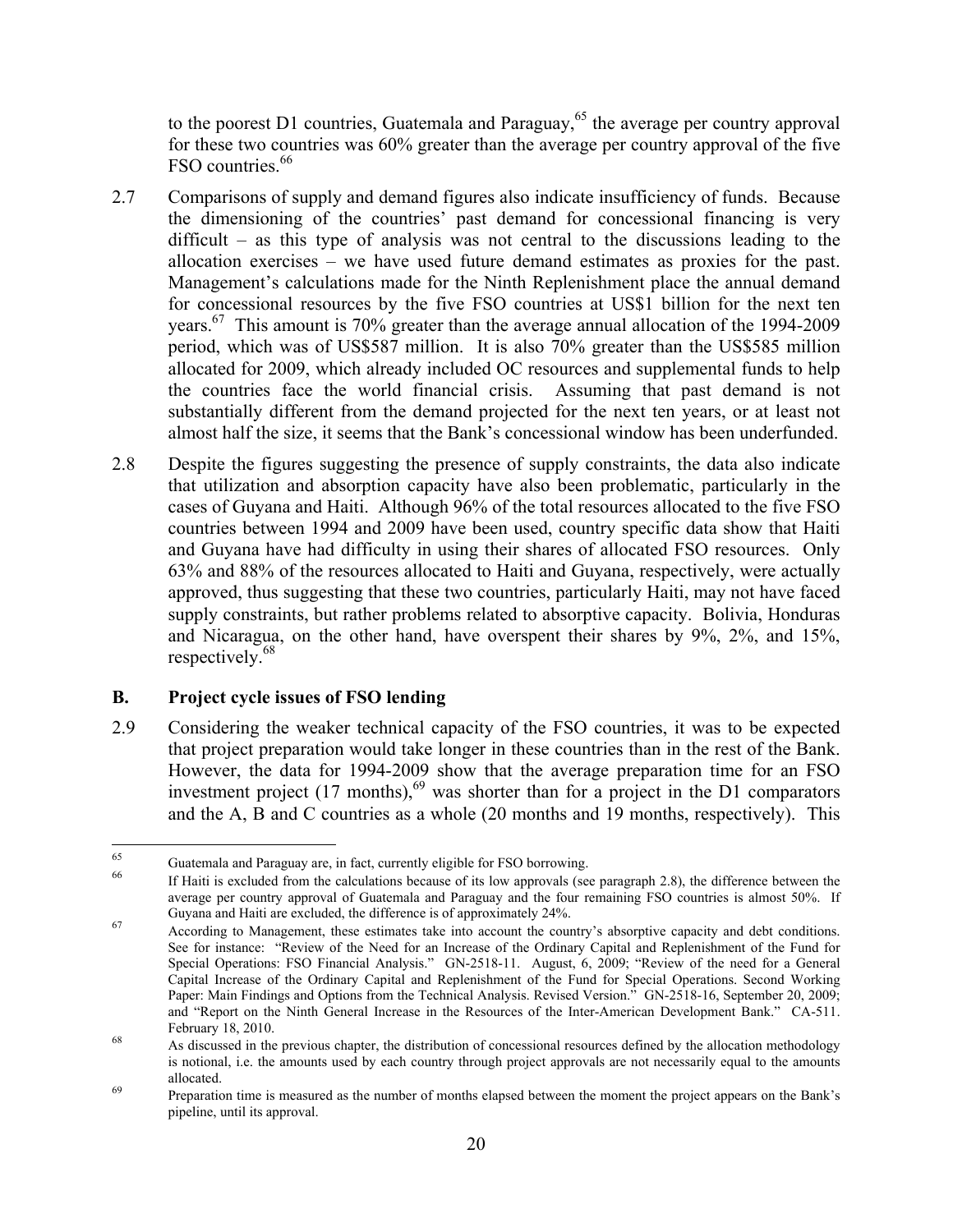unexpected result could be explained by the incentives generated by the allocation cycles that cut unused resources once the allocation round is over. Even though this hypothesis cannot be directly proven, intra-annual approval data and cancellation figures indicate that the incentives present in the Bank's FSO lending may constitute important determinants of behavior.

- 2.10 The intra-annual pattern of approvals indicates that FSO countries have a relatively higher greater concentration of approvals in the fourth quarter of the year: about 54% of the projects approved for the five FSO countries were approved in the fourth quarter of each year between 1994 and 2009, as compared to 47% of the D1 countries and 49% of the group of A, B and C countries. Furthermore, the fourth-quarter bunching among the FSO countries is even more pronounced in the final year of the two-year allocation cycle. $70$
- 2.11 Most importantly, this difference was dramatically accentuated with the 2007 elimination of carry-overs when, on average, 72% of the FSO projects were approved in the fourth quarter of each of the years of the 2007-2009 period, while it remained relative stable with the other groups of countries (see Chart 2.1, below). In this sense, the concern expressed in paragraph 1.32 that the new rule may generate the "perverse incentive" of inducing project approval – with the goal of exhausting the allocation made for the year – may have been realized. $^{71}$



**Chart 2.1: % Average of FSO-Financed Projects Approved in the Fourth Quarter of the Year: 1994-2006 and 2007-2009** 

**Source:** OVE estimates from Oveda data.

<sup>70</sup> Thus, the proportion of FSO projects approved in the fourth quarter were as follows:  $1996 (50%) - 1997 (56%)$ ; 1998  $(44\%)$  – 1999 (53%); 2000 (42%) – 2001 (56%); 2002 (45%) – 2003 (58%); 2004 (30%) – 2005 (38%). The exception to this pattern is the 1994-1995 cycle, in which almost 82% of the FSO projects were approved in the fourth quarter of

<sup>1994</sup> and 47% in 1995.<br>The very good approval/pattern of the 2007-2009 period; with 93%, 100%, and 99% of allocated resources used, may be seen as a corollary of this phenomenon.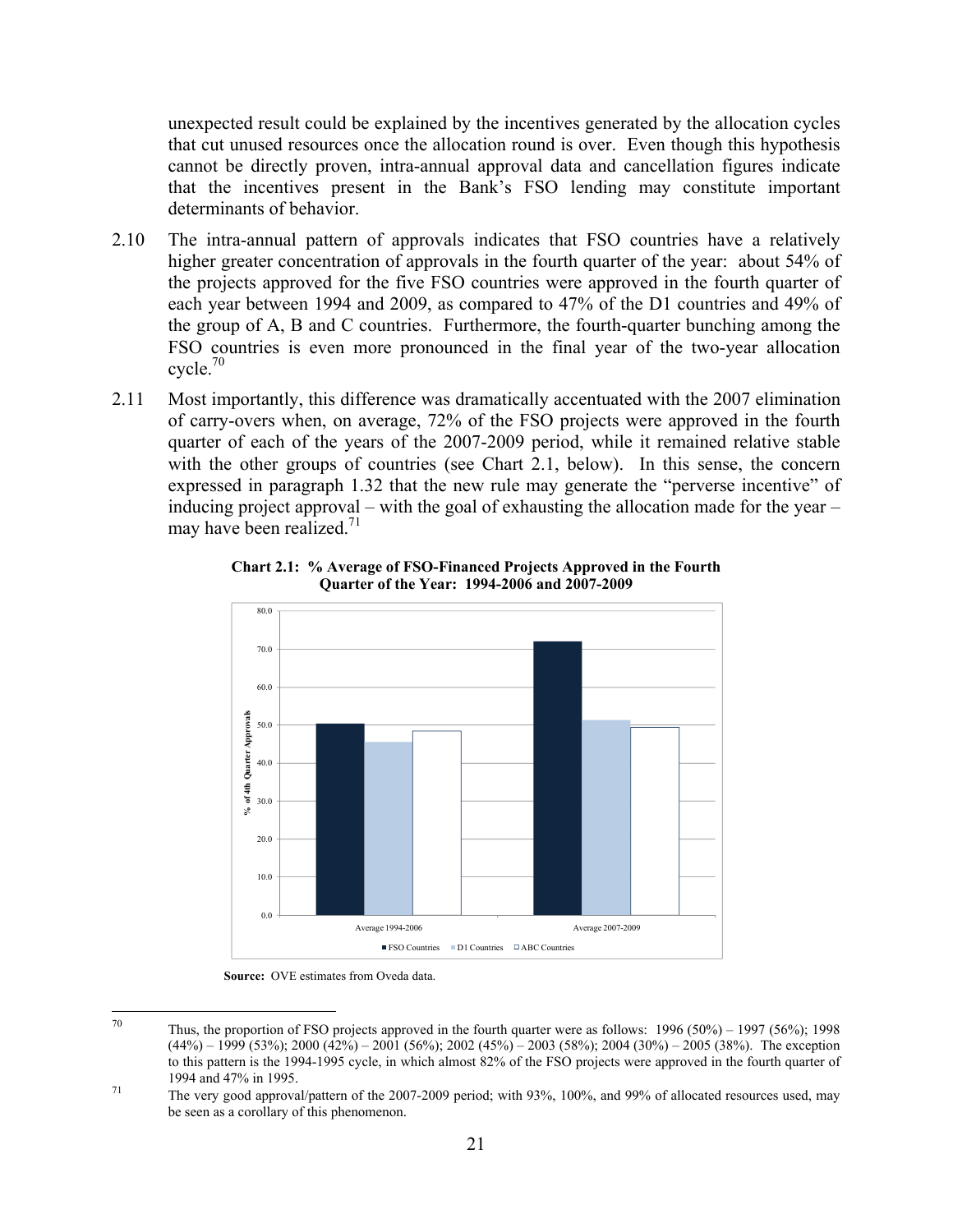- 2.12 Given the financial and structural characteristics of the FSO countries e.g. severe budgetary constraints, limited technical capacity and weak institutions – it was also to be expected that projects in these nations would present slower disbursement patterns. In fact this was one of the assumptions that were incorporated into the establishment of the FSO during the Eighth Replenishment: "*Due to domestic resource and institutional constraints, projects in the less developed countries generally experience relatively longer* [implementation] *periods*."<sup>72</sup> However, as with preparation times, the data available display a different scenario.
- 2.13 The average total execution time of the investment projects approved for the FSO countries between 1994 and 2009, measured by the time elapsed from eligibility to total disbursement (including extensions), is quite similar to the pattern observed for the five D1 countries used as comparators, and even to the group of A, B and C countries taken as whole: 70 months, compared to 71 and 73 months, respectively. Extensions have been longer, however – the index of elapsed execution time over originally planned execution period for the FSO countries is 1.69, as compared to the 1.54 ratio observed for the D1 countries – thus suggesting, that the Bank may have in fact overestimated the execution capacity of these countries.
- 2.14 Finally, the data show that FSO projects display significantly lower cancellation rates. Only 4% of the resources approved for the FSO countries between 1994 and 2009 have been cancelled, compared to 19% for the five D1 countries and 15% for the group of A, B and C countries.<sup>73</sup> These large differences cannot be explained by the quality of project execution. The proportion of Project Performance Monitoring Reports (PPMRs) showing implementation problems is, on average, 11% higher in FSO investment operations than in the investment projects approved for the D1 countries, and about 5% smaller than for the project from the  $\overline{A}$ ,  $\overline{B}$ , and  $\overline{C}$  countries.<sup>74</sup> It is, therefore, possible that the explanation for the low cancellation rates, and the higher extension rates, may lie on the incentive structure embodied in the low cost terms of these operations and, also possibly, on the multiple debt relief initiatives.

## **C. The poverty and social equity emphasis of FSO lending**

- 2.15 The data available do not show that FSO lending is characterized by a greater emphasis on projects targeted at the poor and/or aimed at reducing social inequities. In fact, the figures show an important decline in the proportion of FSO projects aimed at improving social equity. These results go against the original poverty-reduction and equity and social improvement goals that were present in the FSO in its inception.
- 2.16 The approval data related to the relevant period between May of 1997 and the end of 2009 – do not show that the FSO countries present a substantially larger proportion of

 $72\,$ 72 "Proposal for Concessional Resources for the Eighth Replenishment." GN-1763-9, February 19, 1993. The original text uses the word "gestation" when referring to project execution. We have replaced the term to avoid misinterpretation.<br>In order to obtain a series for the entire 1994-2009 period, we have proxied cancellation by the difference between

current approval and original approval amounts. Although, this proxy may not necessarily exactly match the formal definition of cancellation, the data available suggest that the differences are not substantial (around 10%).<br>Data is for the 1997-2009 period, the only years for which data are available.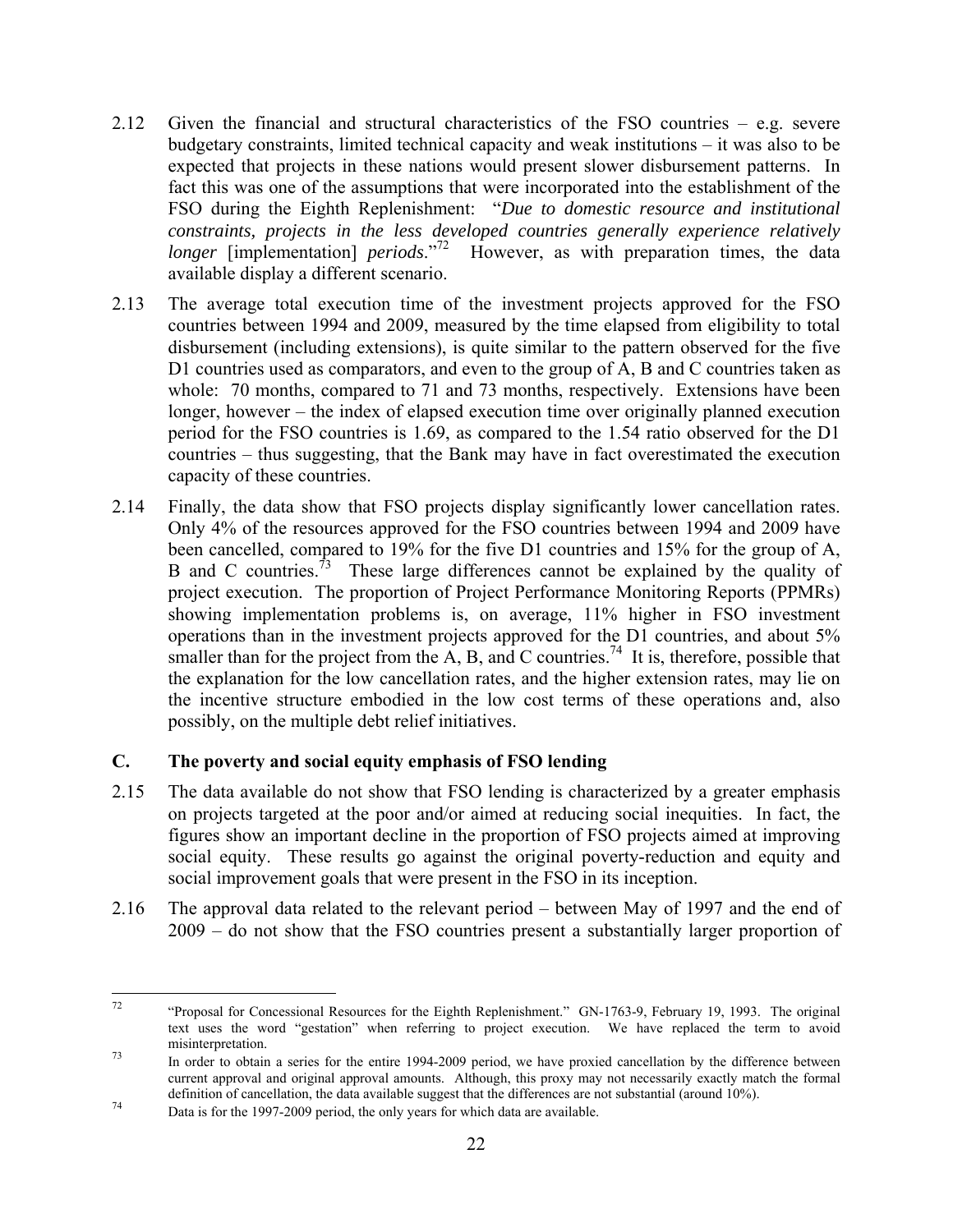investment projects classified as poverty targeted investments (PTI), than the D1 comparators:<sup>75</sup> approximately 45% and 41%, respectively.<sup>76</sup>

2.17 Most importantly, however, the proportion of FSO-financed investment projects classified as SEQ (social equity) fell steadily and substantially between 1997 and 2009 (see Chart 2.2, below), generating two main consequences.<sup>77</sup> First, it reduced the proportion of projects classified as SEQ in the five FSO countries to less than one half: from 83% in 1997 to 40% in 2009. Second, the FSO countries move from being the group of countries with the highest proportion of investment projects classified as SEQ in 1997, to being the one with the smallest percentage of SEQ projects in 2009.78



**Chart 2.2: % of FSO-Financed Investment Projects Classified as SEQ: 1997-2009** 

**Source:** OVE estimates from the Bank's data warehouse.

#### **D. Sector distribution**

2.18 In terms of the sector distribution of FSO approvals, the data do not show any particular pattern that could be directly related to the concessional nature of the loans. The fact that these countries have access to concessional resources does not seem to *systematically* drive the thematic or sectoral distribution of projects approved when these are compared to the D1 comparators or the A, B and C group countries.

<sup>75</sup> 75 Between June 1995 and April 1997, all projects approved for the five FSO countries were automatically classified as PTI (poverty-targeted investments). For that reason we have restricted our comparisons to the period after April 1997.<br>The proportion of investment projects approved for the A, B and C countries after April 1997 and classi

however, smaller: 33%.<br>The following criteria define an SEQ project: all social sector operations; any PTI operation, a non-social sector and<br>non-PTI project that is expected to a have a significant and direct impact on po

<sup>&</sup>lt;sup>78</sup> While in 1997 the proportion of FSO projects classified as SEO was similar to the proportion observed in the D1 countries (83% and 82%, respectively), and substantially greater than in the A, B and C countries as a whole (with 46%); in 2009 both the D1 and even the A, B, and C countries had greater proportions of projects classified as SEQ (60% and 45%, respectively).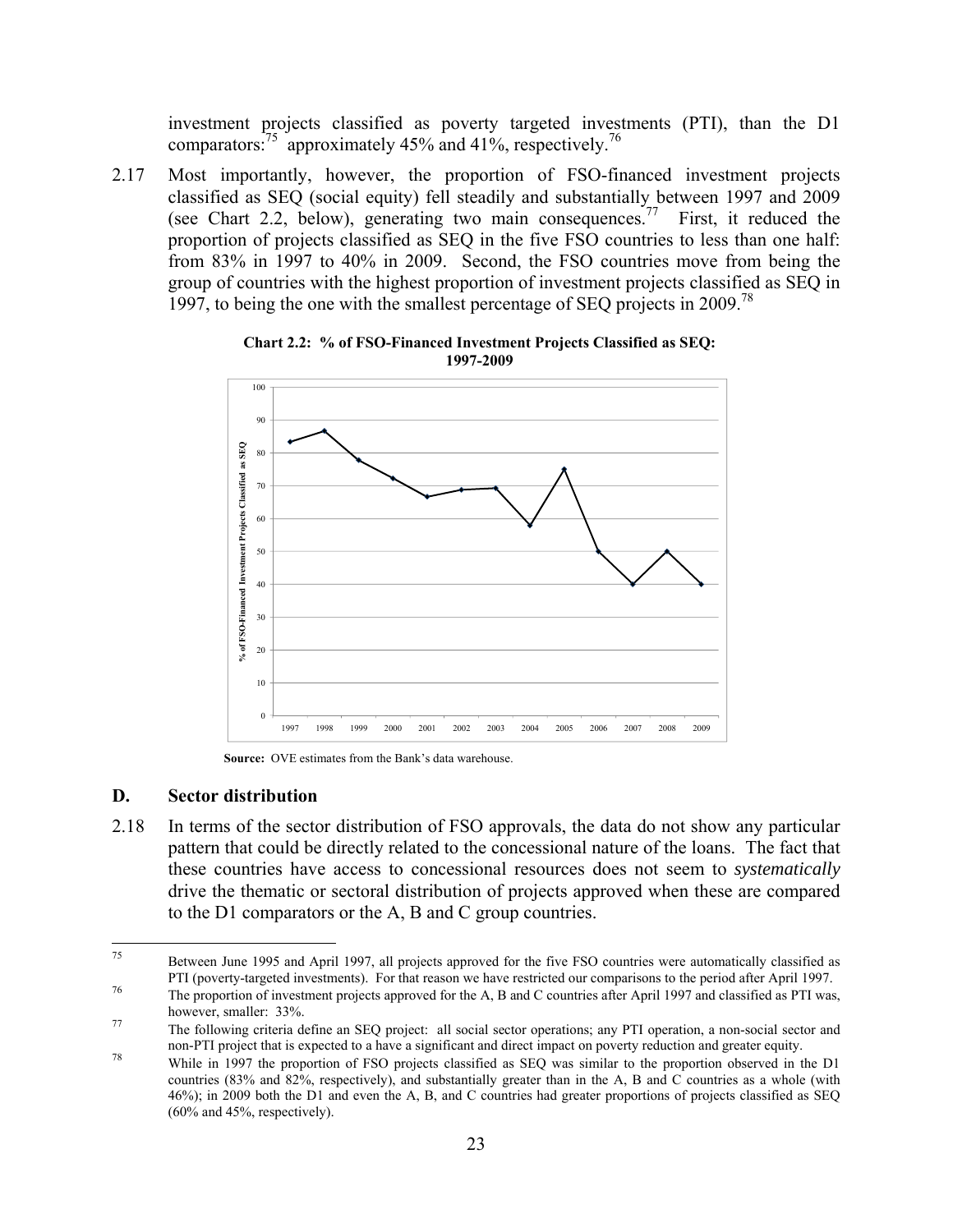2.19 A possible exception might occur in relation to the financing of large infrastructure investments. The sector data show that FSO countries have had, relatively to the size of their portfolios, more and larger energy operations than the D1 and A, B and C countries. This, with the fact that transportation constitutes the sector with the second highest concentration of approvals – almost 18% of the amount approved by the Bank for the FSO countries between 1994 and 2009 – may suggest that these countries may have, to some extent, used the relatively inexpensive (hard currency) FSO resources to finance larger investments.<sup>79</sup>

#### **III. CLOSING REMARKS**

3.1 The period of the Eighth Replenishment was marked by major adjustments to the methodology responsible for the allocation of the Bank's concessional resources. These adjustments that have had significant impacts on the across-country distribution of these funds, summarized in Table 3.1 and Chart 3.1, below.

|                          | <b>Change in Methodology</b>                                    |                                                                                        |                                                                                           |  |
|--------------------------|-----------------------------------------------------------------|----------------------------------------------------------------------------------------|-------------------------------------------------------------------------------------------|--|
| <b>Effect</b>            | Need-based $\rightarrow$ linear<br>performance-based<br>formula | Linear performance-<br>based formula $\rightarrow$<br>exponential<br>performance-based | <b>Exponential</b><br>performance-based<br>formula $\rightarrow$ blended<br>lending (full |  |
|                          |                                                                 | formula                                                                                | <b>DSF/EPBA)</b>                                                                          |  |
| Main beneficiary         | Guvana                                                          | Haiti                                                                                  | Honduras                                                                                  |  |
| Most negatively affected | Haiti                                                           | Guyana                                                                                 | Haiti                                                                                     |  |
| Dispersion               |                                                                 |                                                                                        |                                                                                           |  |
| <b>Shares</b>            | Decreases (minimum)                                             | Increases                                                                              | Increases (maximum)                                                                       |  |
| Per capita allocation    | Increases (maximum)                                             | Decreases                                                                              | Decreases (minimum)                                                                       |  |
| Unintended bias          | Yes                                                             | Yes                                                                                    | Yes                                                                                       |  |
| Average country ranking  |                                                                 |                                                                                        |                                                                                           |  |
| (allocation of shares)   |                                                                 |                                                                                        |                                                                                           |  |
| Bolivia                  | $3 \rightarrow 3$                                               | $3 \rightarrow 4$<br>$5 \rightarrow 5$                                                 | $4 \rightarrow 2$                                                                         |  |
| Guyana                   | $5 \rightarrow 5$                                               |                                                                                        | $5 \rightarrow 5$                                                                         |  |
| Haiti                    | $1 \rightarrow 4$                                               | $4 \rightarrow 1$                                                                      | $1 \rightarrow 4$                                                                         |  |
| Honduras                 | $4 \rightarrow 1$                                               | $1 \rightarrow 3$                                                                      | $3 \rightarrow 1$                                                                         |  |
| Nicaragua                | $2 \rightarrow 2$                                               | $2 \rightarrow 2$                                                                      | $2 \rightarrow 3$                                                                         |  |

**Table 3.1: Some Impacts of the Methodological Changes** 

<sup>79</sup> 

Three sectors have concentrated more than 50% of the number and volume of resources approved by the Bank for the five FSO countries between 1994 and 2009: reform and modernization of the state (approximately 21% of approvals (in real terms) and 24% of the number of projects); transportation (almost 18% of the amount approved, and 11% of the number of projects); and social investment (17% in terms of amount and number of operations).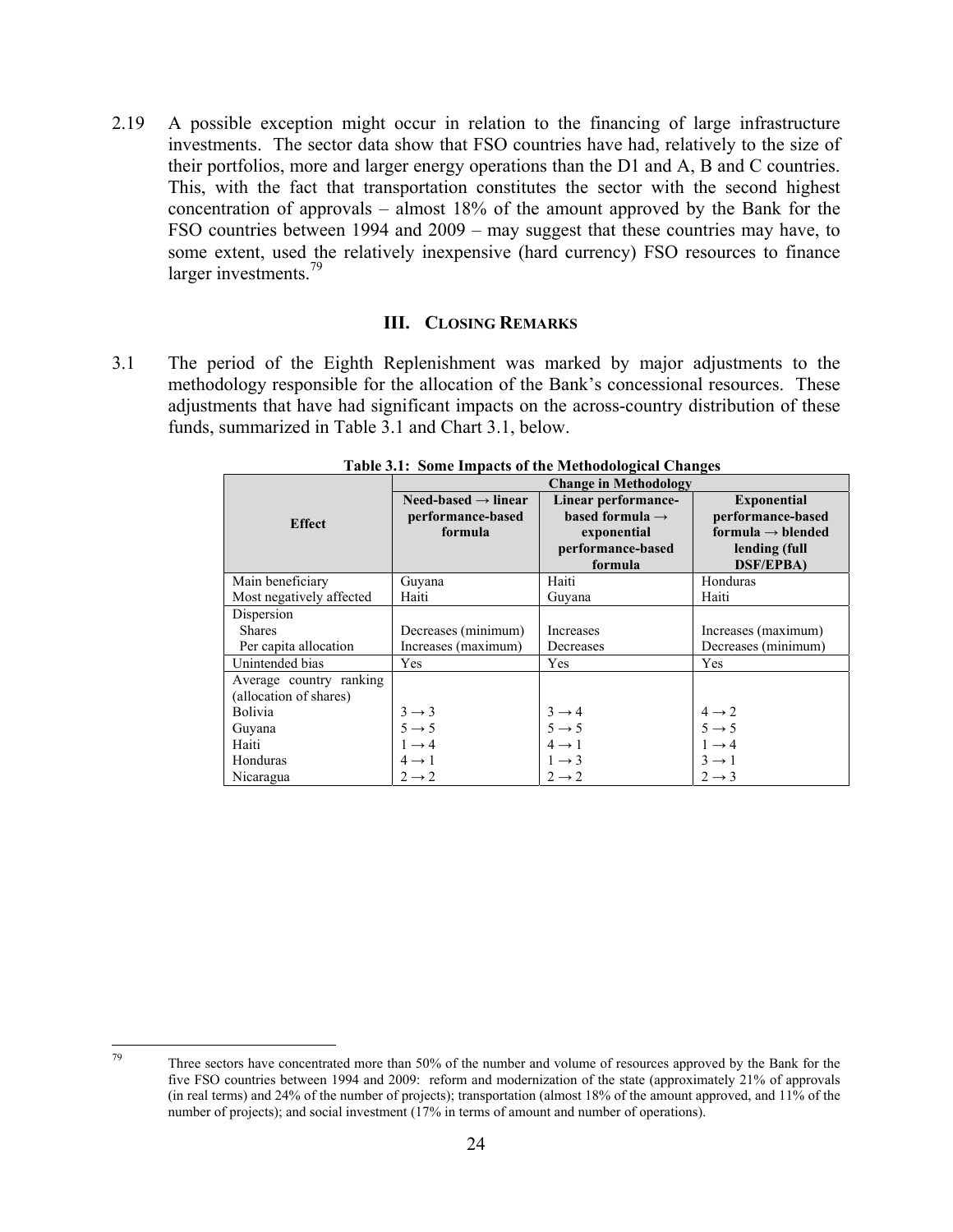

**Chart 3.1: Average Country Shares (%) of Concessional Resources: 1994- 2010**

**Source:** OVE estimates based on data from CC-5325; GN-1856-11; GN-1856-18; GN-1856-33; GN-1856-43; GN-1856-48; GN-2442-16; GN-2442-20.

- 3.2 The fact that these methodological changes have necessarily positively affected some countries and negatively impacted others raises some important questions: was any country "unduly" affected by the adoption of a new formula? Or, was any country "excessively" favored in any of these adjustments? More generally, what is a proper benchmark to judge changes in the allocation of resources due to methodological adjustments?
- 3.3 Unfortunately these questions cannot be answered at this point, for they require the explicit definition of some concept of fairness or distributive justice against which these changes can be judged, a task that the Bank has not been willing or able to engage. The fact is that we do not know what the Bank aims to achieve with its allocation methodologies. As a result, it could be argued that the Bank has introduced new instruments to allocate its most scarce financial resource among its neediest members without the tools and guiding principles to properly evaluate them and, therefore, to adequately understand their impact.
- 3.4 The issues raised in 2003 by OVE in RE-279 of unintended bias against higher need countries, and the problems of transparency and objectivity, inadequate incentive effects, and limited developmental relevance, remain in the Bank's current allocation methodology. In this sense, the Bank's current efforts to improve the objectivity of the CIPE scores are welcomed, but they do not solve the broader transparency issue that is inherent to the scoring process. Finally, it should be noted that the new exponential formula does not seem to adequately fulfill its intent of rewarding performance, as the concept is defined in the allocation methodology, for it tends to be based on inputs or efforts, rather than results, or actual performance.